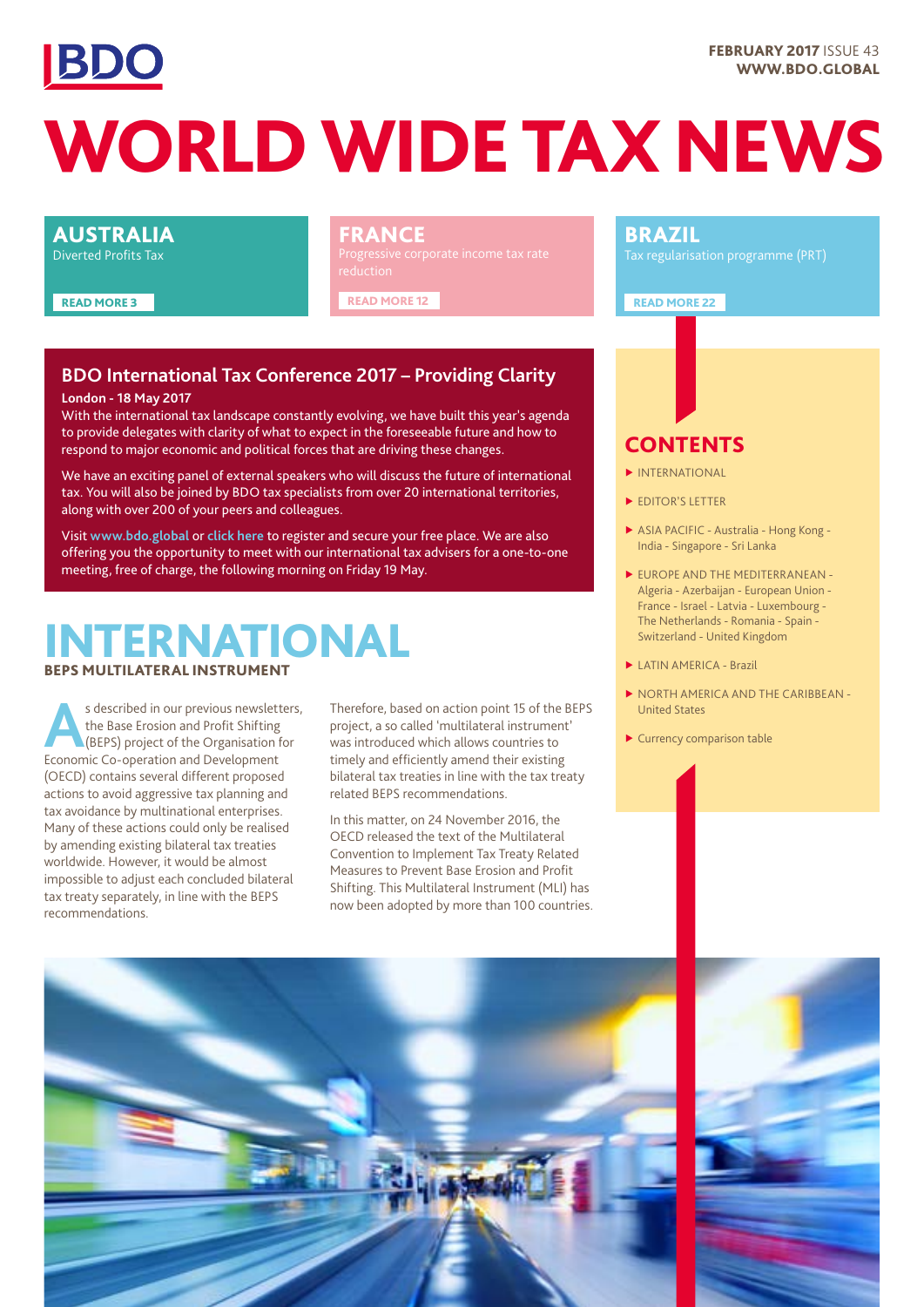## EDITOR'S LETTER

**Welcome to this issue of**<br> *BDO World Wide Tax News.*<br>
This newsletter summarises<br>
recent tax developments of international *BDO World Wide Tax News*. This newsletter summarises interest across the world. If you would like more information on any of the items featured, or would like to discuss their implications for you or your business, please contact the person named under the item(s). The material discussed in this newsletter is meant to provide general information only and should not be acted upon without first obtaining professional advice tailored to your particular needs. *BDO World Wide Tax News* is published quarterly by Brussels Worldwide Services BVBA. If you have any comments or suggestions concerning *BDO World Wide Tax News*, please contact the Editor via the BDO Global Office by e-mail at mireille.derouane@bdo.global or by telephone on +32 2 778 0130.

The MLI intends to implement the BEPS measures swiftly, in a coordinated and consistent manner, into the various existing tax treaties, and it allows countries to implement minimum standards as outlined in the outcome of the BEPS package. The MLI covers the following BEPS measures:

- **Action 2 hybrid mismatches**: Action 2 predominantly looks at hybrid financing arrangements, but it also examines transparent entities and dual resident entities. Specifically in relation to dual resident entities, the MLI establishes that a determination based on place of effective management should be replaced by a mechanism whereby it is up to the two tax authorities to agree where an entity is tax resident (the 'competent authority' basis).
- **Action 6 treaty abuse**: Action 6 lays down requirements for the availability of treaties to be limited to situations where a 'principle purpose test' (PPT), based on the transactions or arrangements, is met. The PPT can be separately supplemented by a 'limitation on benefit's' (LOB) rule which limits treaty benefits to persons who meet certain conditions.
- **Action 7 permanent establishment (PE) status**: Action 7 seeks changes to address the avoidance of a PE in a territory through the use of sales commissionaires and/or by virtue of the specific activity exemptions. The MLI permits jurisdictions to adopt the changes or to opt out of all or part of the recommendations (i.e. there is no minimum standard).
- **Action 14 dispute resolution**: The MLI provides for a dispute resolution mechanism as envisaged in Action 14 where a taxpayer considers that they are being denied the provisions of a tax treaty. This is part of the minimum standard of the MLI, albeit with flexibility permitted in some areas of implementation.

The MLI will be applicable alongside the existing tax treaties. The countries concerned will still have some flexibility under the MLI – for example, they are allowed to specify the tax treaties to which the MLI applies.

Furthermore, the MLI also enables countries to include a so-called 'mandatory binding treaty arbitration' (MBTA) into their bilateral tax treaties. This part is only applicable between parties if they explicitly choose to apply it. Based on the MBTA, unresolved issues can be submitted to arbitration. The arbitration decision is final and cannot be changed, either by the competent authorities or by the arbitration panel, except in the following three situations:

- The affected taxpayer does not accept the mutual agreement implementing the arbitration decision, or does not withdraw any related legal or administrative proceedings within 60 days of being notified of the decision;
- The affected taxpayer proceeds to litigate on matters resolved by a mutual agreement implementing the decision;
- A court in one of the treaty countries rules that the decision is invalid.

Governments are currently preparing their lists of treaties which should be covered by the MLI and considering which options to select and reservations to make. Subsequently they will notify the OECD. The MLI will become effective after five countries have ratified this and will be applicable for a specific tax treaty after all parties to that tax treaty have ratified the MLI and a certain period has passed to ensure clarity and legal certainty. It is envisaged that the MLI will be formally signed by the different countries on 5 June 2017.

**HANS NOORDERMEER** hans.noordermeer@bdo.nl

+31 10 24 24 600



Read more at **www.bdo.global**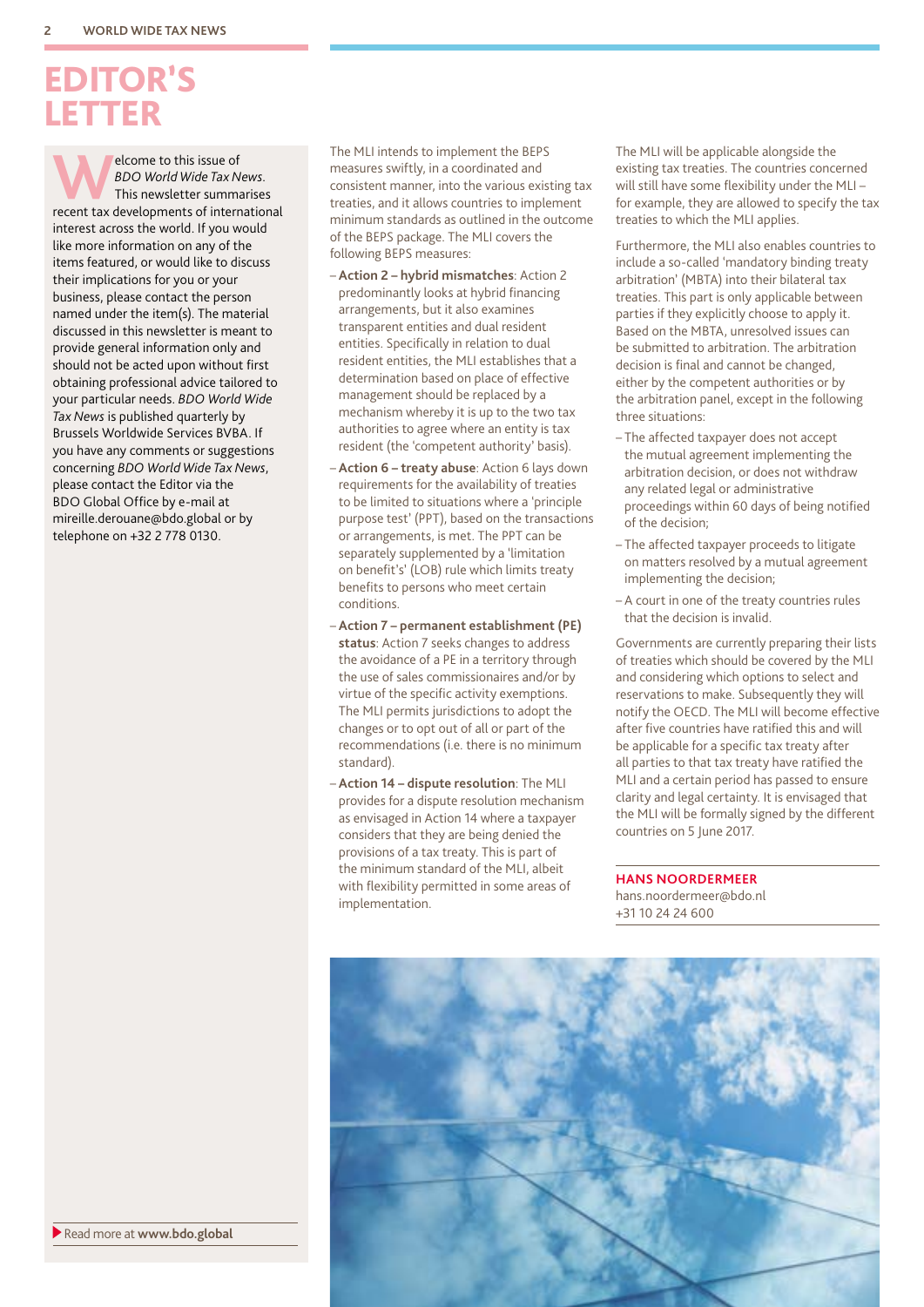## AUSTRALIA DIVERTED PROFITS TAX

#### **Summary**

**The Australian Government recently<br>
The Australian Government recently<br>
the proposed Diverted Profits Tax<br>
(DPT) which would make significant chape** released draft legislation to implement (DPT), which would make significant changes to the Australian transfer pricing landscape – in particular the proposed implementation of a 'pay now, argue later' approach to the proposed punitive 40% tax rate. This proposed DPT will overlap with existing Australian transfer pricing obligations, increasing the potential ramifications faced by taxpayers who do not properly analyse and document the 'economic substance' of their international related party transactions.

It is therefore now more critical than ever for taxpayers who fall within the ambit of the DPT to ensure that appropriate and contemporaneous transfer pricing documentation is in place to support the transfer pricing and BEPS-related aspects of any international related party transactions and conduct a DPT risk assessment and mitigation process.

The proposed DPT would impose a penalty tax rate of 40% on large multinational entities that are deemed to have artificially diverted profits from Australia. The legislation is expected to be introduced into Parliament in early 2017, and is proposed to be effective for years commencing on or after 1 July 2017, irrespective of when the arrangements were first entered into.

The proposed legislation is based broadly upon similar legislation introduced in the United Kingdom in 2015, but is wider than the UK DPT as it covers financing arrangements. This is another example of Australia introducing unilateral BEPS measures. Certain carve outs are also proposed, as detailed below.

#### **Who will the DPT apply to?**

The draft DPT legislation will only apply to taxpayers that are members of significant global entities (SGEs) with global group-wide revenue of AUD 1 billion or more, unless taxpayers can satisfy any of the exceptions below:

- 1. **Turnover test** The turnover of the taxpayer and other Australian entities in the same global group does not exceed AUD 25 million;
- 2. **Foreign tax test** The increase in the foreign tax liabilities from the arrangement is equal to, or exceeds, 80% of the corresponding reduction in the Australian tax liability (i.e. effectively a foreign tax rate of less than 24%); or
- 3. **Sufficient economic substance test** The income derived as a result of the arrangement reasonably reflects the economic substance of the entity's activities in connection with the arrangement.

#### **Principal purpose test**

The Australian DPT will target profit-shifting arrangements entered into by SGEs where the 'principal purpose' or one of the principal purposes is to obtain either:

- a) An Australian tax benefit; or
- b) An Australian tax benefit and foreign tax savings.

This 'principal purpose' test has a lower threshold than the normal anti-avoidance test of 'sole or dominant purpose' but is consistent with the threshold applied in the anti-treaty abuse provisions of the Organisation for Economic Co-operation and Development's (OECD) Multilateral Convention to Implement Tax Treaty Related Measures to Prevent BEPS.

#### **Implementation**

The DPT rules will be contained within the general anti-avoidance rules in Part IVA of the Income Tax Assessment Act 1936 (Cth) (Part IVA of the ITAA 1936). By virtue of being contained in Part IVA of the ITAA 1936, any DPT assessed to be due and payable will not be subject to relief under double tax treaties – potentially resulting in double taxation for taxpayers. By comparison, transfer pricing adjustments made under the core Australian transfer pricing provisions can be subject to relief under any relevant double tax treaties. This demonstrates the purpose behind the DPT as an anti-avoidance law intended to 'persuade' multi-national groups to restructure their affairs to avoid its application.

#### **Review and assessment process**

The assessment and review process will consist of the following key steps:

**1. Administrative processes prior to issuing a DPT assessment**

The Commissioner will advise the taxpayer of an intention to issue a DPT assessment.

The taxpayer has 60 days to make representations in relation to the DPT before a DPT assessment is made. In this relatively limited timeframe, taxpayers will have to compile the transfer pricing and other documentation required to justify the economic substance of, and provide additional support for, the arrangements. Critically, what this means in practice is that robust transfer pricing documentation needs to be in existence rather than be created after being notified by the Commissioner.

#### **2. DPT assessment**

If found to be within the scope of the DPT, the Commissioner will have up to seven years to issue an assessment for a DPT liability. The DPT assessment will also include an interest charge calculated from the due date for payment of the relevant income tax assessment.

#### **3. Payment of DPT liability**

The taxpayer must pay the amount of the DPT liability set out in the assessment no later than 21 days after the notice of assessment without exception, i.e. it is a 'pay now and argue later' measure.

#### **4. Review period**

The Commissioner must review the DPT assessment within a 12-month review period. During this time the taxpayer may provide additional information to the Commissioner. If the review is successful, the assessment will be reduced or reversed.

#### **5. Appeal Process**

After the review period, the taxpayer has 30 days to lodge an appeal to the Federal Court of Australia against the DPT assessment. Any information not provided by the taxpayer during the review period will be inadmissible in this appeal process.

#### **What does this mean in practice?**

The DPT as a 'pay now, argue later' measure makes it more critical than ever for taxpayers to plan ahead and ensure that comprehensive and robust transfer pricing documentation is prepared at an early stage. This documentation will need to be of a very high standard, closely follow OECD principles, and focus on the economic substance of the arrangements including risk allocation and value creation within the group to ensure these are aligned with the relevant transfer pricing outcomes.

#### **ZARA RITCHIE**

zara.ritchie@bdo.com.au +61 3 9605 8019

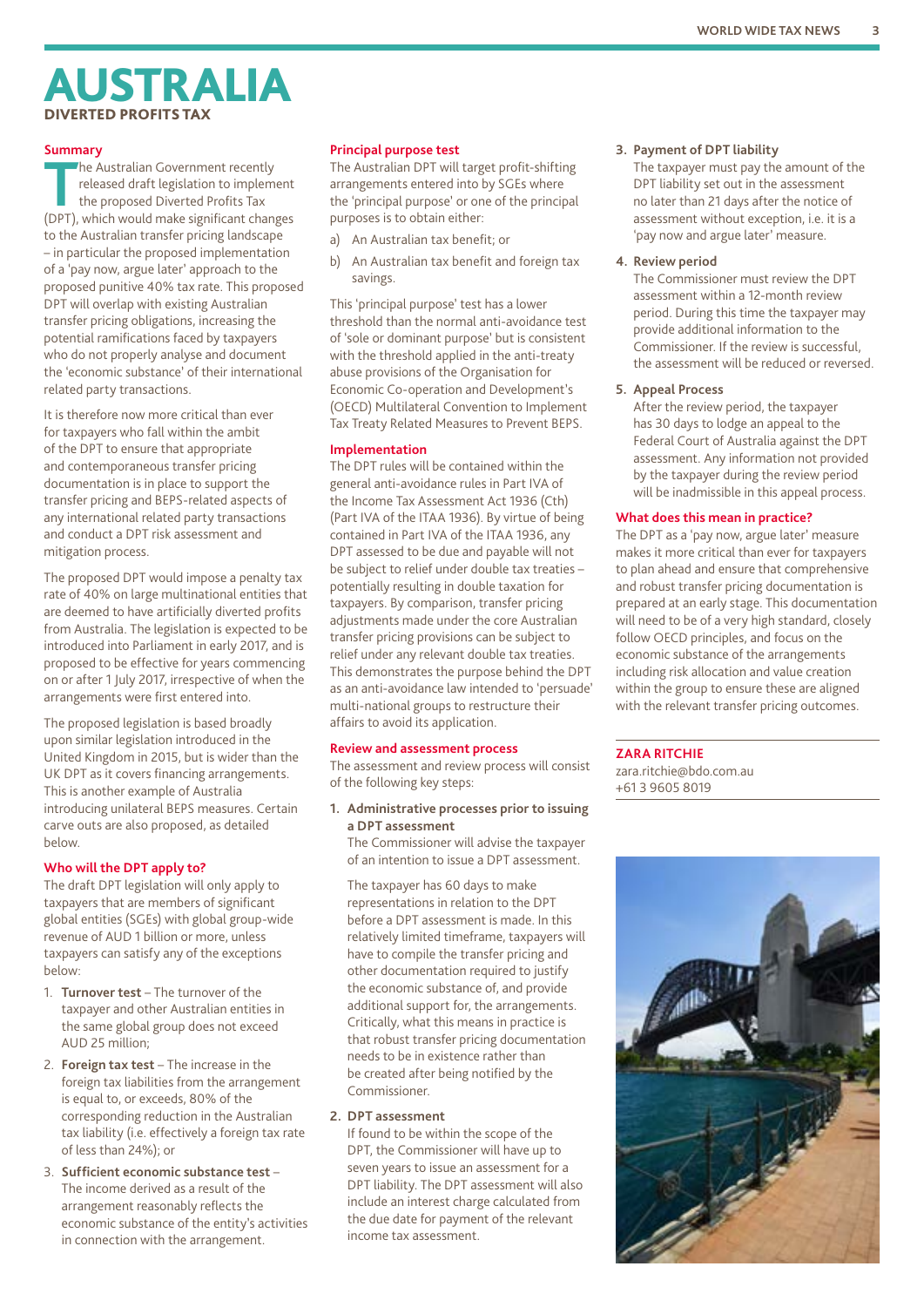## HONG KONG NEW CORPORATE TREASURY CENTRE REGIME

**O**n 9 September 2016 the Hong Kong Inland Revenue Department (IRD) issued Departmental Interpretation and Practice Note No. 52 (DIPN 52) regarding the taxation of corporate treasury activity which expressed the IRD's view and assessing practice on the new corporate treasury centre (CTC) regime.

Historically, income earned by a group treasury company from its ordinary course of corporate treasury management and money lending activities carried out in Hong Kong is subject to profits tax at the tax rate applicable (currently 16.5%). However, any interest payment made by the group treasury company to its overseas group companies is not tax deductible because such interest is not chargeable to Hong Kong profits tax in the hands of the overseas recipients.

In order to attract multinational enterprises (MNEs) to establish CTCs in Hong Kong to perform treasury activities for their group companies, the Financial Secretary announced in his 2015/16 Budget Speech delivered in February 2015 the introduction of a CTC regime in Hong Kong. On 26 May 2016, the Legislative Council passed the 2016 Amendment (No. 2) Ordinance to implement the budget proposal.

#### **Key features of the 2016 Amendment (No. 2) Ordinance**

#### **Half rate concession for qualifying CTCs (QCTCs)**

A concessionary tax rate of 8.25% (i.e. current profits tax rate of 16.5% x 50%) will apply to qualifying profits of a QCTC in relation to its corporate treasury activities, including:

- (i) Borrowing money from and lending money to non-Hong Kong associated corporations;
- Qualifying corporate treasury services provided to non-Hong Kong associated corporations; and
- (iii) Qualifying corporate treasury transactions undertaken on its own account and related to the business of non-Hong Kong associated corporations.

The half rate concession applies to a QCTC for a year of assessment only if:

- a) In that year of assessment, the central management and control of the CTC is exercised in Hong Kong and the activities that produce the qualifying profits in that year are carried out in Hong Kong by the CTC, or arranged by the CTC to be carried out in Hong Kong; and
- b) The CTC has made an election in writing, which is irrevocable, that the half rate concession applies to it.

There are safe harbour rules that allow CTCs having profits and assets not wholly for corporate treasury activities to be entitled to the concessionary 8.25% profits tax rate similar to qualifying profits:

- **1 year safe harbour** For the year of assessment concerned, the percentages of a CTC's corporate treasury profits and corporate treasury assets are not lower than 75%;
- **Multiple-year safe harbour** For the year of assessment and the preceding one or two years of assessment, the average percentages of a CTC's corporate treasury profits and corporate treasury assets are not lower than 75%.

Alternatively, a CTC could obtain a determination from the Commissioner of Inland Revenue that it is a QCTC.

For a CTC which also acts as a holding company, the IRD clarified in DIPN 52 that it is prepared to exclude equity investment in associated corporations and dividend income from the formula for the calculation of safe harbour, such that a CTC may also be regarded as a QCTC under the safe harbour rule.

#### **Deduction on interest expense paid by CTCs to non-Hong Kong associated corporation**

Section 16(2)(g) was added to the Inland Revenue Ordinance (IRO) to allow deduction of interest expenses paid by a CTC to associated corporations outside Hong Kong, provided that:

- (i) The corresponding interest received by the lender is subject to tax of substantially the same nature of profits tax in a territory outside Hong Kong;
- (ii) The tax has been/will be paid thereon at a rate not lower than the Hong Kong reference rate (i.e. the prevailing 16.5% or 8.25% as the case may be); and
- (iii) The lender is the beneficial owner of the interest income.

Apart from the above criteria, the interest deduction is further subject to the following anti-avoidance measures:

- **Interest diversion test** Interest deduction will be restricted if there is an arrangement under which interest will be paid, directly or through an interposed person, to a related person that is neither subject to Hong Kong profits tax nor any similar tax outside Hong Kong or subject to tax at a rate lower than the Hong Kong reference rate; or
- **Loss shifting test** Interest deduction will be denied if the IRD is satisfied that the main purpose, or one of the main purposes, of the borrowing of money by a corporate from its non-Hong Kong associated corporation is to utilise a loss to avoid, postpone or reduce any liability to profits tax under the IRO.

It is worthwhile noting that the IRD mentioned in DIPN 52 that the interest diversion test was designed to combat profit shifting schemes involving disguised expense and to protect Hong Kong's tax base. Hence, it would apply to disallow an interest deduction even if the interest is paid to a related person in other forms, such as management fee or service fee under an arrangement.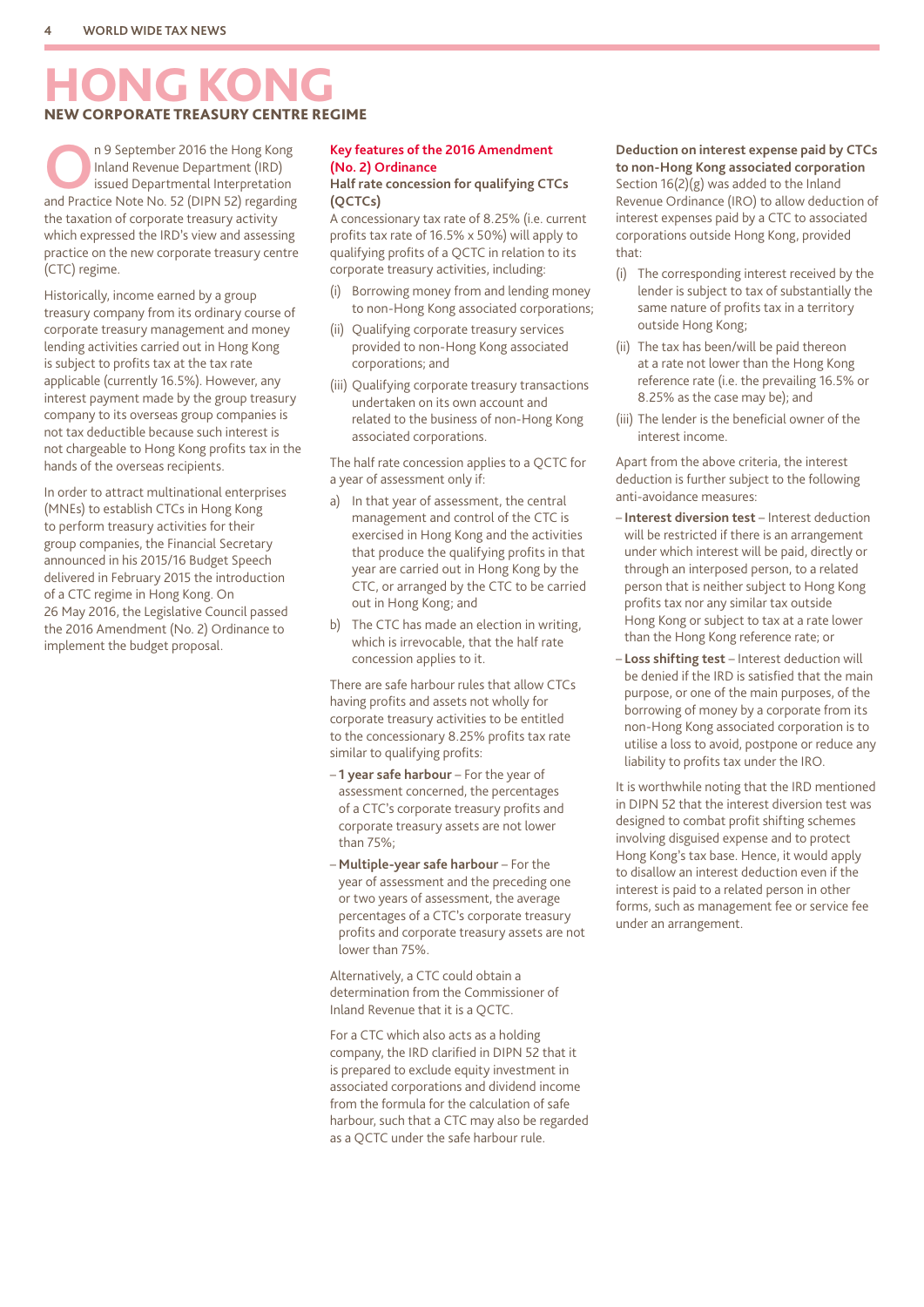#### **Deeming interest and specified gains derived by CTCs to have a Hong Kong source**

New deeming provisions, Sections 15(1)(ia) and (la), are added to make it clear that the interest income and specified disposal profits earned by a CTC in respect of the business of borrowing from and lending money to associated corporations in or outside Hong Kong are deemed trading receipts chargeable to profits tax.

The IRD clarified in DIPN 52 that sums are chargeable to profits tax only if they arise through or from the carrying on in Hong Kong by the corporation of its intra-group financing activities. The 'Provision of credit test' would continue to apply to simple inter-company loans not made in the ordinary course of an intra-group financing business.

The above new interest deduction rule and the concessionary tax rate applicable to CTCs will apply to sums payable, received or accrued on or after 1 April 2016, and the new deeming provisions will apply to sums received or accrued on or after the commencement date of the 2016 Amendment (No. 2) Ordinance, i.e. 3 June 2016.

#### **Conclusion**

The introduction of the CTC regime will help to remove the asymmetrical tax treatment that may arise from intergroup company money lending and borrowing transactions. However, the half-rate concessionary tax treatment is limited to certain loans and corporate treasury services provided by a QCTC to its overseas associated corporations, and certain qualifying corporate treasury transactions undertaken by a QCTC. In other words, a QCTC would still be subject to profits tax at the full rate of 16.5% in respect of its loan interest income and corporate treasury services income received from associated corporations in Hong Kong. MNEs should evaluate the effectiveness of this CTC regime to their corporate structure. If structured properly, Hong Kong may be a good location for MNEs, including Chinese stateowned enterprises, to operate their corporate treasury activities for outbound investments.

**AGNES CHEUNG**

agnescheung@bdo.com.hk +852 2218 3232

**CELESTINE YEUNG** celestineyeung@bdo.com.hk

+852 2218 2773

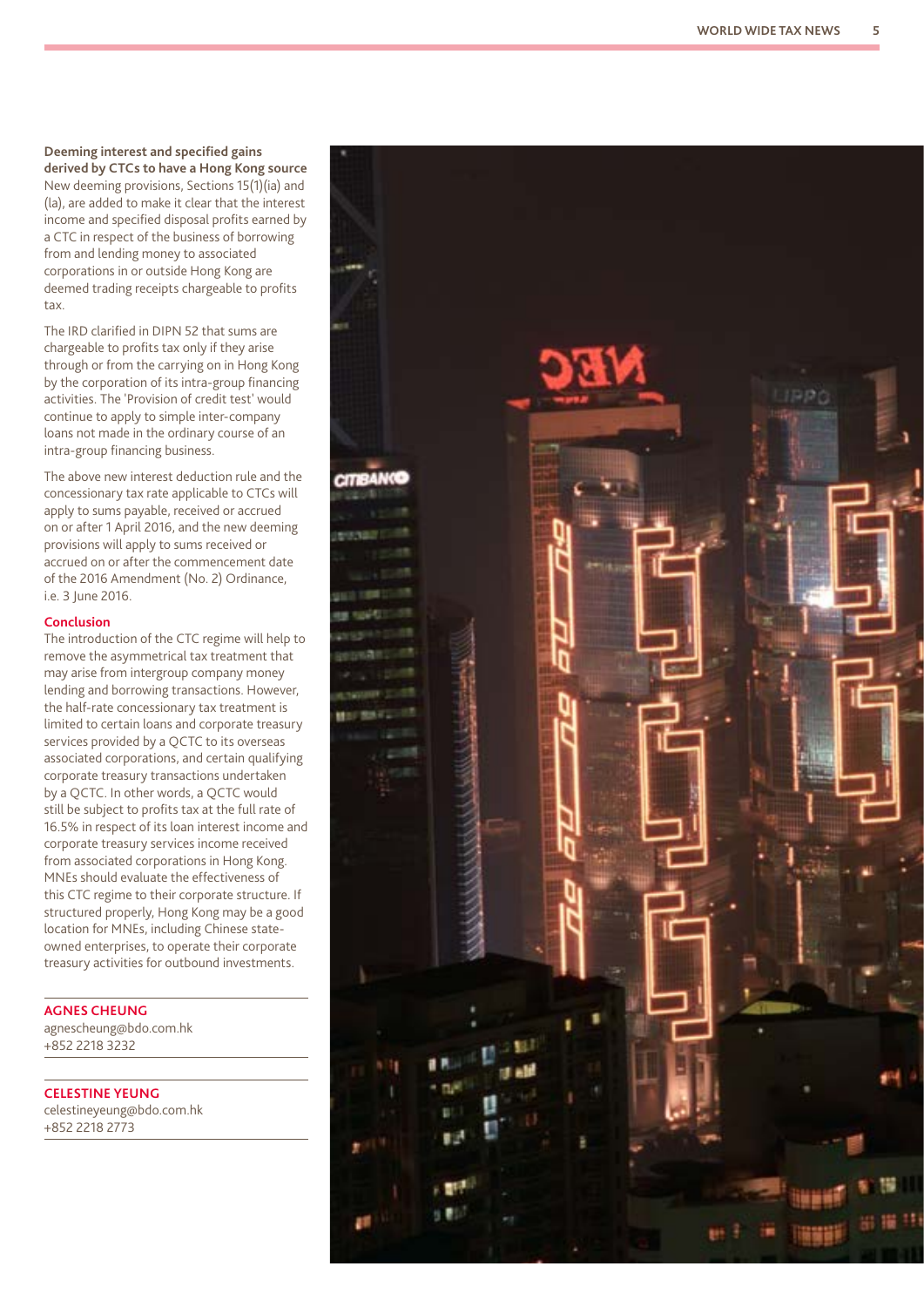## INDIA DECLARATION OF CYPRUS AS NOTIFIED JURISDICTIONAL AREA RESCINDED

**Cyprus was declared a notified<br>
Government in November 20<br>
<b>COVELUS WAS DOT PROVIDING INCORPLANCE** jurisdictional area by the Indian Government in November 2013, as Cyprus was not providing information requested by tax authorities under the exchange of information provisions of the tax treaty. As a result of such notification under a specific provision of the Income-tax Act, transfer pricing provisions applied to all the parties to a transaction of a taxpayer with a person in Cyprus. Furthermore, the sum/ income/amount receivable by the person located in Cyprus was liable for withholding tax at the higher of Indian or tax treaty rates or 30%.

Following the revision of the tax treaty between India and Cyprus (including updated provisions for exchange of information), the above notification of November 2013 has now been rescinded from the date of its issue. However, this is subject to exceptions in respect of acts or omissions before the rescission.

[Notification No. 114/2016 dated 14 December 2016 and Notification No. 119/2016 dated 16 December 2016]



#### CLARIFICATIONS OF GENERAL ANTI-AVOIDANCE RULES (GAAR)

AAR provisions were introduced<br>
year 2015-16. However, in view of<br>
the sovere tax consequences and limited in 2013, applicable from fiscal the severe tax consequences and limited clarity, implementation was postponed to April 2017. As an anti-abuse and anti-avoidance measure, the GAAR provisions seek to deny tax benefits to unallowable arrangements that lack commercial substance. In January 2017 the Central Board of Direct Taxes (administrative body of Ministry of Finance) issued clarifications regarding implementation of the GAAR provisions. The key points are summarised below:

- 1. The GAAR and Specific Anti-avoidance Rules (SAAR) can co-exist and are applicable, as necessary, in the facts and circumstances of each case.
- 2. If a case of avoidance is sufficiently addressed by the provisions in the tax treaty relating to Limitation of Benefits (LoB), GAAR will not be invoked. The Circular explains that adoption of anti-abuse rules in tax treaties may not be sufficient to address all tax avoidance strategies, which are required to be tackled through domestic anti-avoidance rules.
- 3. If the location/residence of a foreign portfolio investor (FPI) is based on non-tax commercial considerations and a main purpose of the arrangement is not to obtain a tax benefit, the GAAR will not apply.
- 4. Grandfathering rules provide that the GAAR provisions will not apply to income from transfers of investments made before 1 April 2017. The Circular clarifies that grandfathering will be available to:
	- Investments made before 1 April 2017 in respect of instruments compulsorily convertible from one form to another, at terms finalised at the time of issue of such instruments;
	- Shares coming into existence by way of split or consolidation of holdings or bonus in respect of shares acquired prior to 1 April 2017 in the hands of the same investor.
- 5. GAAR would not apply to arrangement sanctioned by courts that explicitly and adequately considered the tax implications.
- 6. The proposal to declare an arrangement as unallowable will have a two-stage vetting process – firstly at Principal Commissioner/ Commissioner level and secondly at Approving Panel headed by a High Court Judge. Adequate safeguards have been put in place to ensure that the GAAR is invoked only in warranted cases.

[CBDT Circular 7 of 2017 dated 27 January 2017]

#### DEMONETISATION – THE TAX IMPACT

**Which an objective of curbing 'black**<br>money', the Indian Prime Minister<br>announced the demonetisation<br>of INP 500 and INP 1000 currency notes on money', the Indian Prime Minister announced the demonetisation of INR 500 and INR 1000 currency notes on 8 November 2016.

Parallel to the above announcement, the Government introduced a disclosure scheme giving taxpayers an opportunity to declare undisclosed income in the form of cash or deposits with banks/post office. The important provisions of the scheme, operational from 17 December 2016 until 31 March 2017, are as follows:

- A declaration can be made in respect of income (in the form of cash or a deposit), chargeable to tax for years prior to fiscal year 2016-17;
- Tax, surcharge and a penalty totalling 49.9% of such declared income is payable;
- 25% of the undisclosed income must be deposited (non-interest bearing) under a specified scheme, with a lock-in-period of 4 years. The payment of taxes and the deposit must be made before filing a declaration;
- No deduction of expenditure or set-off of losses is allowed against the income;
- The undisclosed income declared under the scheme will not constitute taxable income under the Income-tax Act;
- The contents of a declaration will not be admissible as evidence against the declarant under any laws (with the exception of the Black Money Act, Penal Code, etc.).

A further amendment to the tax provisions provides that if the taxpayer's reported taxable income includes any income in the nature of an unexplained credit, unexplained investments, etc. or is determined by a tax officer during a revenue audit, such income will be subject to tax at a rate of 60%. In addition to tax, a 10% penalty will also be payable in certain circumstances.

[The Taxation Laws (Second Amendment) Act, 2016 dated 15 December 2016]

#### **JIGER SAIYA**

jigersaiya@bdo.in +91 22 3332 1605

#### **JANHAVI PANDIT**

janhavipandit@bdo.in +91 22 3332 1636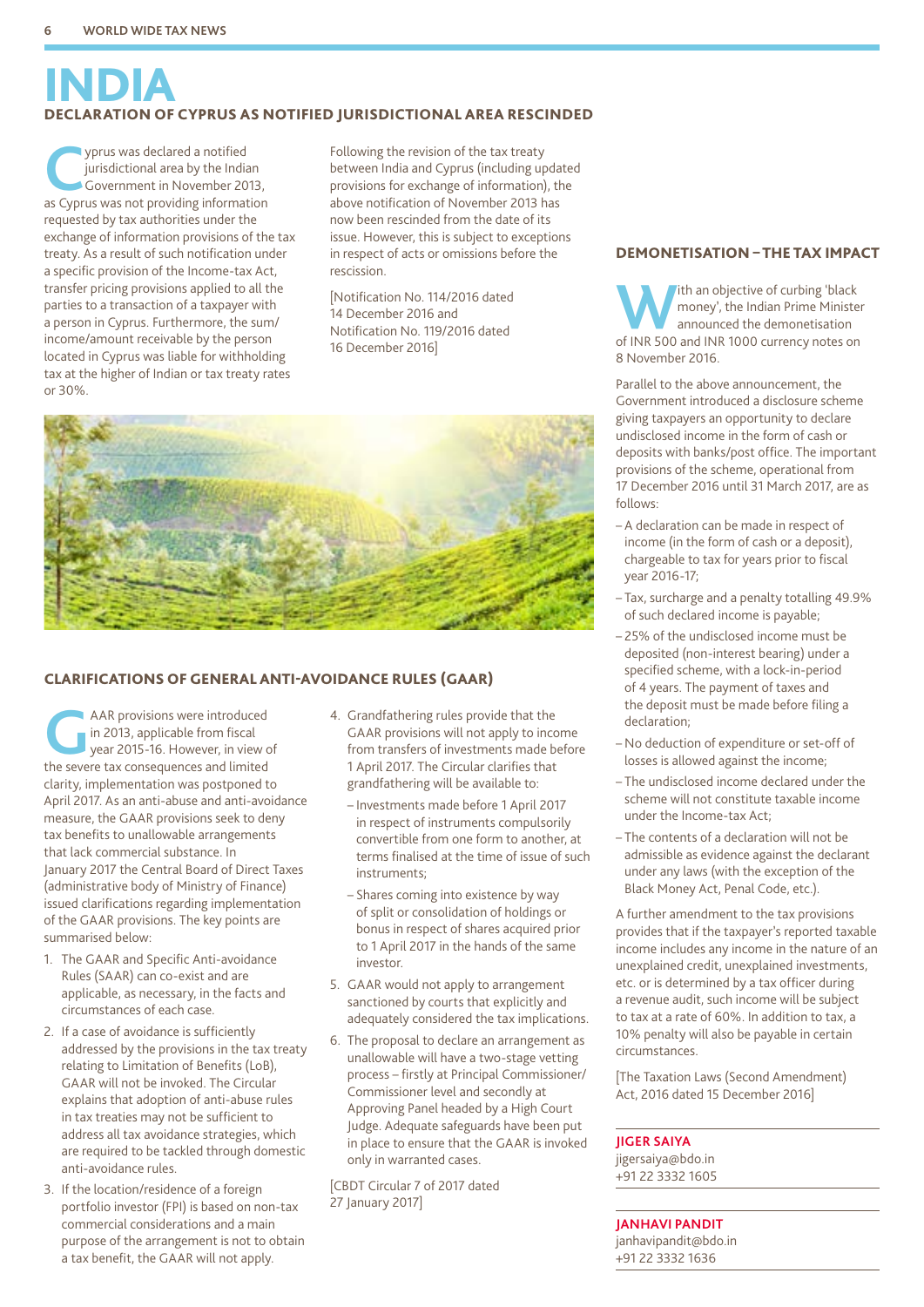## SINGAPORE **PROTOCOL TO SINGAPORE-INDIA TAX TREATY**

**O**n 30 December 2016, Singapore and India signed a Protocol to amend their bilateral Avoidance of Double Taxation Agreement (DTA) in New Delhi.



#### **Background to taxation of capital gains and details of new amendment**

Prior to this, the DTA between Singapore and India provided for residence based taxation on gains arising from the alienation of shares. In other words, gains derived by a resident of Singapore from the alienation of shares in an Indian company would only be taxable in Singapore. India therefore had no right to impose any tax on the gains derived, though the asset in question was shares in an Indian company. Simultaneously, with no capital gains tax in Singapore, the alienator virtually received tax-free income if certain prescribed conditions were satisfied.

However, the position is now amended through a third protocol to the DTA which introduced a source-based taxation on gains arising from alienation of shares. Under this protocol, the erstwhile capital gains tax exemption (on gains from the alienation of shares in an Indian company) will only be available to shares acquired before 1 April 2017. Gains from the alienation of shares acquired on or after 1 April 2017 will now be taxable in India under the source-based taxation regime.

In addition, a transitional provision is provided for gains arising during a window period of 1 April 2017 to 31 March 2019 for shares acquired on or after 1 April 2017. Such gains arising during that period will be subjected to tax at 50% of the domestic tax rates applicable in India. Hence, capital gains on shares acquired after 1 April 2017 but sold by or before 31 March 2019 can use these transitional rules, subject to a Limitation of Benefits (LoB) Article, which seeks to avoid misuse of the DTA by shell companies.

The LoB clause provides the following cumulative tests for a taxpayer to be eligible to claim the transitional period benefits:

- **Primary purpose test** Transitional period benefit not available where the affairs of the taxpayer are arranged with the primary purpose of taking advantage of the Protocol without bona fide business activities;
- **Activity test** Transitional period benefit will not be available to a shell or conduit company. A company would not be considered as a shell or conduit company if it is listed on a recognised stock exchange, or expenditure on operations is at least SGD 200,000 in Singapore or INR 5,000,000 in India for each of the 12 month periods in the immediately preceding period of 24 months from the date on which the capital gains arise. However, in respect of investments acquired after 1 April 2017 and sold before 31 March 2019, the expenditure test needs to be met for the 12 month period immediately preceding the date of transfer.

#### **Other amendments**

- The 2016 Protocol has introduced Article 9(2) in the DTA which includes provisions to facilitate the relieving of economic double taxation (taxation of two different persons with respect to the same income) in transfer pricing cases. Availability of corresponding tax adjustments would ensure that the same income is not doubly taxed due to transfer pricing disputes. This amendment will facilitate the resolution of transfer pricing disputes in transactions between India and Singapore through the Mutual Agreement Procedure or Bilateral Advance Pricing Agreement route, and is in line with the OECD's recommendations under its Base Erosion and Profit Shifting project;
- **Anti-avoidance measures** The 2016 Protocol has introduced a new article which provides that the DTA will not prevent either of the countries from applying its domestic laws and measures concerning the prevention of tax avoidance or tax evasion.

#### **Key points**

Singapore was the largest foreign direct investor into India for the period April 2015 – March 2016 and one of the largest portfolio investors in Indian markets. The capital gains tax exemption regime must have been one of the contributing factors. The impact of the change on the Singapore and India's economy should be closely watched. It is with much anticipation that some new initiatives on joint promotion of bilateral investments will soon be available. For now, businesses will have to revisit their existing investment structures in India and ensure that taxes and underlying currency fluctuations do not outweigh expected gains.

Please contact us for further information on this change.

#### **EVELYN LIM**

evelynlim@bdo.com.sg +65 6829 9629

#### **PRERNA BATHIJA**

prerna@bdo.com.sg +65 6829 9635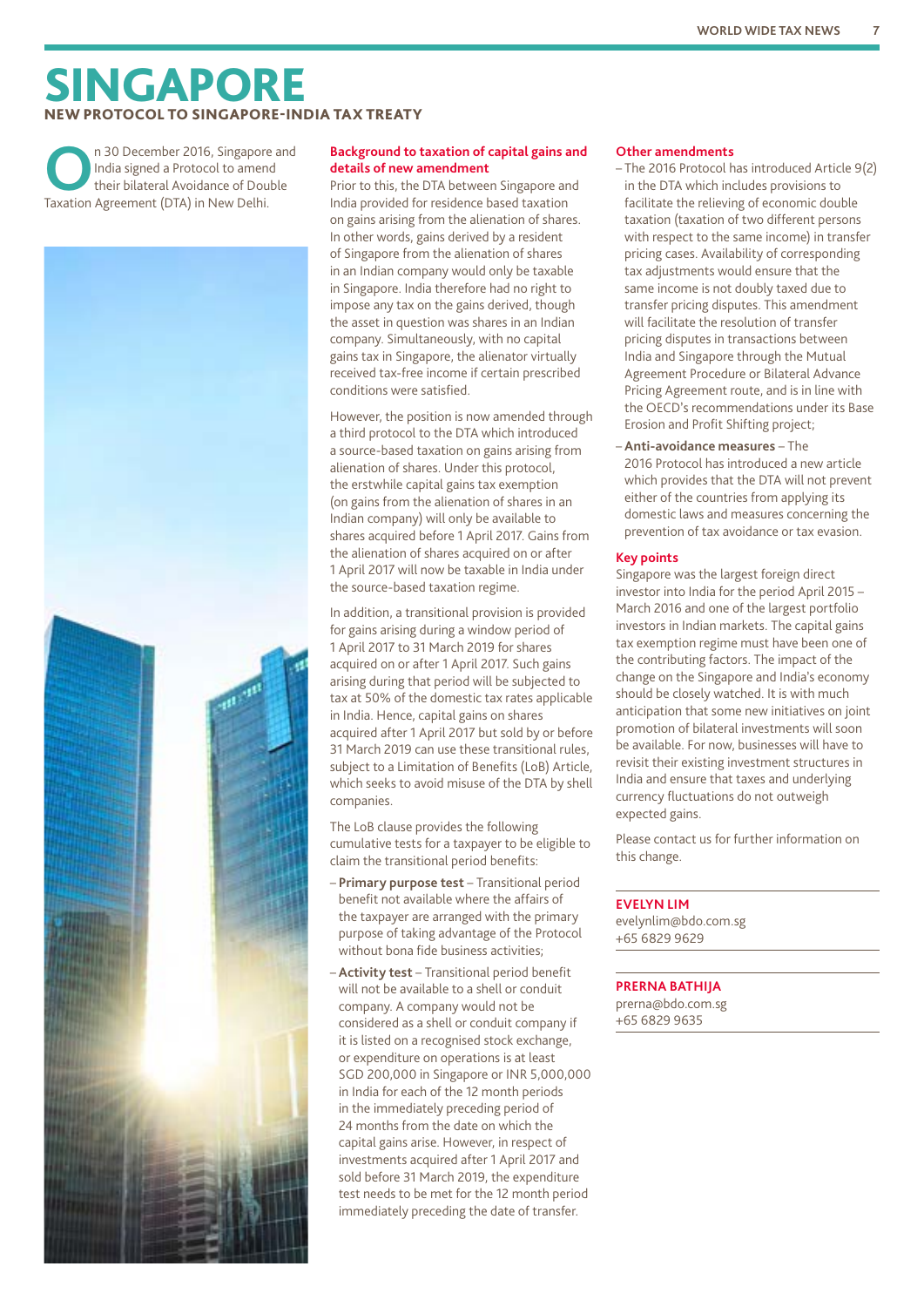## **RI LANK** 2017 FISCAL BUDGET PRONOUNCEMENTS

In November 2016, the Minister of Finance<br>
presented the Government Budget for the<br>
year 2017. Presenting the Budget under the<br>
broad theme 'Accelerating Growth with Social n November 2016, the Minister of Finance presented the Government Budget for the year 2017. Presenting the Budget under the Inclusion' the Hon Minister emphasised that reducing the Budget deficit was a priority while special attention would be given to reduce government debt.

The Budget focuses on developing the country, and contains broad policies of national importance that will assist the achievement of the far-reaching reforms to propel Sri Lanka to be a strong high income economy in the Asian region. The medium-term strategy of the government is focused on generating one million employment opportunities, enhancing income levels, developing rural economies, and ensuring ownership of land to the rural and estate sector working class, middle class and public sector employees, thus creating a strongly vibrant much wider middle class.

In that context the Budget has focused on key areas such as sustainability, eco-friendly green initiatives, agriculture, tourism, exports, investment promotion, skill development and productivity, education, health and the SME sector, including accessibility for financial resources. The Budget also focuses heavily on technology-based development such as the digital economy, commercial agriculture, and accelerating the process of industrialisation.

The Budget has critically addressed the aspect of tax revenue, where there is decline in tax revenues as a share of GDP. Tax efficiency in the country is low relative to its peer countries. Tax administration is negatively impacted by the complex tax structure and the large number of exemptions and tax holidays, leading to a narrow tax base. In this context several measures have been proposed to improve government revenue.

We summarise the Budget proposals below, classified under the broad elements in the Budget framework.

#### **Government revenue Corporate tax**

- 
- Three tier income tax rates have been introduced with rates of 14%, 28% and 40%.
- Tax on interest and dividends to be increased to 14%.
- Re-introduction of withholding tax on specified fees.
- Removal of exemptions currently applicable on income from investments in listed securities, Dividends, Unit Trusts and other instruments.

#### **Personal income tax**

- Earnings in excess of a tax free threshold of LKR 1.2 million will be taxed at the progressive rate structure which will be 4%- 24%, with equal slabs of LKR 600,000 per annum at each level.
- Withholding tax on interest income will increase to 5%, with no exemptions other than for senior citizens who will be entitled to tax-free interest income of LKR 1.5 million per annum.
- Secondary employment income up to LKR 50,000 per month will be liable for PAYE at 10%, and if the amount exceeds LKRv50,000 it will be liable for PAYE at 20%.

#### **Capital gain tax**

Capital gain tax on immovable properties will be introduced with effect from 1 April 2017, at a rate of 10%.

#### **Economic Service Charge (ESC)**

The ESC threshold will be reduced to LKR 12.5 million per quarter, and the ESC will be charged at the point of customs on the importation of motor vehicles.

#### **Value added tax**

- The SVAT scheme will be removed.
- Certain exemptions will be removed.

#### **Nation building tax**

The current system will continue, with the removal of some exemptions applicable to certain articles and services.

#### **Financial transaction levy**

A new tax will be introduced at the rate of 0.05% on the total cash transactions including easy cash by banks and other financial institutions.

#### **Telecommunications levy**

- The telecommunications levy on internet services will be increased to 25%.
- A SIM Card Activation Levy (SCAL) of LKR 200 per SIM will be introduced.
- The Annual Spectrum License Fee (ASLF) is increased by 25% with effect from 1 January 2017.

#### **Other taxes and levies**

- The computation of certain taxes on liquor will be revised and certain additional levies will be introduced.
- A new carbon tax for all carbon fuel run motor vehicles will be introduced.
- The excise duty on electric cars with motor power less than 100 KW will be reduced.
- The age limit for importing lorries and refrigerated trucks of capacity over 5 MT will be extended to 10 years. In addition, several duty revisions to correct anomalies in the duty structure will also be made.
- The embarkation levy is increased to USD 50 per passenger.

#### **Other key proposals**

- Foreigners will be allowed to buy condominiums with a loan up to 40% of the value.
- A new Securities Act will be introduced with separate board at CSE for SMEs for low cost capital.
- Repeal of Exchange Control Act.
- In a bid to better the ranking in ease of doing business, it has been proposed to have the Registrar of Companies open for operations seven days a week (except public holidays), and strengthen the Inland Revenue Department and the Labour Department related activities such that the time taken to start a business could be reduced to as low as four days.
- The establishment of the Office of the National Business Registry which mandates all businesses to be registered, while the appointment of a National Trade Prosecutor will ensure that the trade and the commercial agreements that the country enters into are enacted properly.

#### **SARAH AFKER**

saraha@bdo.lk +94 11 242 1878

#### **DINUSHA PERERA**

dinushap@bdo.lk +94 11 242 1878

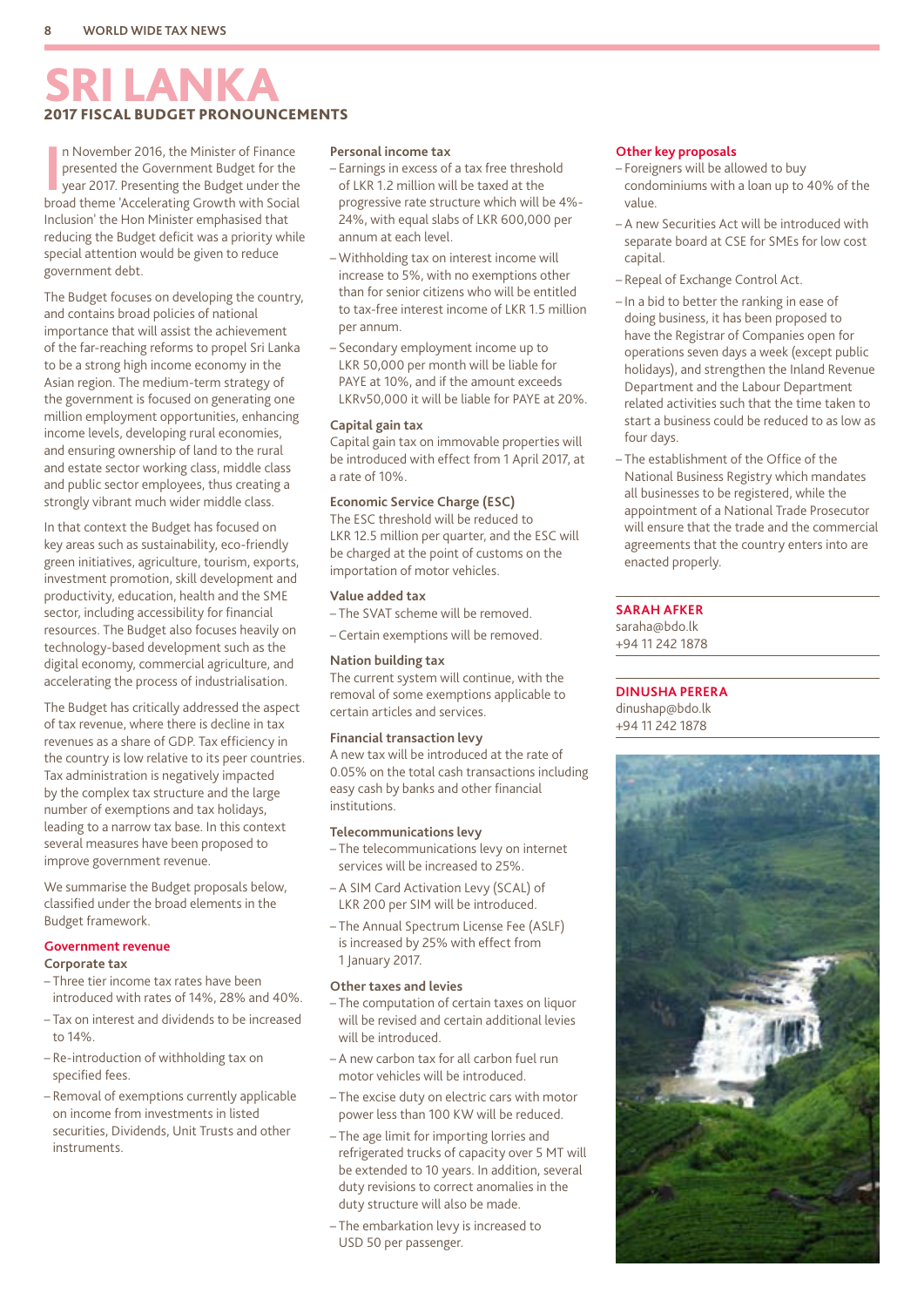## **ALGERIA** FINANCIAL LAW FOR 2017 – MAIN TAX MEASURES

aw No. 16-14 of 28 December 20<br>
published on the 29 December 20<br>
in relation to the financial law of 2<br>
contains several new fiscal and budget aw No. 16-14 of 28 December 2016, published on the 29 December 2016, in relation to the financial law of 2017, measures, including some for FY 2018 and 2019.

#### Key fiscal measures:

#### **New VAT rates**

From 1 January 2017 the standard rate of VAT increased from 17% to 19%, and the reduced rate increased from 7% to 9%.

This rate change 'has no direct impact' on the prices of several necessary products such as bread, meal, bread flour, milk, medicine, sugar, soya-based oil, fruit and vegetables excluding imported ones and distributed by eligible VAT payers (retailers and small traders are not considered as eligible VAT payers).

In addition, the provision of internet access (previously subject to the reduced rate) will be subject to the 19% standard rate from 1 January 2017, although fixed internet access (such as via ADSL) remains exempt from VAT until 31 December 2020.

From 1 January 2017, BUPRO (PROpane BUtane blend, previously exempt from VAT), is subject to the reduced VAT rate of 9%.

Goods and services exempted from VAT (including combine harvesters manufactured in Algeria, paper intended exclusively for the manufacture and printing of books, life insurance contracts and bank loans granted to households for the acquisition or construction of individual dwellings) will not be affected by the increase in prices due to the tax increase.

#### **Entry in force of new rates**

The new rates apply to transactions for which the chargeable event takes place from 1 January 2017 (for sales of goods, by legal or physical delivery, and for the provision of services, by full or part payment).

Thus, when physical goods are delivered before 1 January 2017 and invoiced after that date, the rate is 17% or 7%. If this is not the case, the new 19% rate applies.

For services, the new VAT rate is applicable when the payment is made after 1 January 2017, even if the service was supplied and invoiced before that date.

However, contracts which started before 1 January 2017 and which continued in force after that date must be amended to take into account the new VAT rates.

#### **Advertising and broadcasting levies**

From 1 January 2017, contracts relating to the production or distribution of advertising on any product not manufactured locally are subject to a specific tax of 10% based on the overall value of the contract.

From 1 January 2017, broadcasting undertakings (audio-visual undertakings, the press, specialist broadcasting undertakings, displays) are subject to a 10% levy on turnover on broadcasting contracts relating to nonmanufactured products locally.

#### **Property tax**

From 1 January 2017, capital gains on the sale or transfer of commercial and residential land and buildings become subject to income tax at a rate of 5%.

The taxable gain constitutes the positive difference between the sale price of the asset and the acquisition price or the creation value by the transferor.

This tax is not due on capital gains realised on:

- The sale of a property by way of succession, for the liquidation of estate ownership;
- The sale of a building by the lessee or the lessor in a leasing agreement;
- All transfers of land or buildings held for more than ten years.

Income (such as rental income) from both built and unfurnished properties is also subject to tax.

#### **Rescheduling of tax debts of firms in difficulty**

To assist companies in financial difficulty, the new law proposes the rescheduling of their tax debt over a period not exceeding 36 months.

In order to encourage these companies to participate in this scheme, it is planned to grant, after the total settlement of their tax debts, a remission of the penalties for delay charged to them.

#### **Transfer pricing**

The new law also introduces measures aimed at strengthening transfer pricing controls.

It also obliges foreign companies established in Algeria with a large number of transactions with entities established outside Algeria to keep analytic accounting records.

The amount of the fine for a lack of production or the incomplete production of documentation justifying the transfer prices applied has increased from DZD 500,000 to DZD 2,000,000.

The purpose of this provision is to compel the entities concerned to disclose the methods used to calculate transfer prices and to demonstrate that they are determined at arm's length, and to inform the tax authorities of the legal nature of the relationship between those entities and those with which the transactions are made.

#### **Customs duty and VAT**

The law provides for a five-year exemption from customs duties and VAT for components and raw materials imported or acquired locally by subcontractors in the course of their production activities, assemblies and subassemblies for the products, and equipment of the branch of mechanical, electronic and electrical industries.

This measure aims to encourage subcontractors approved by the producers concerned, relaunching this sector.

#### **Extension of the Voluntary Tax Compliance Program**

The law also extends the Voluntary Tax Compliance Program until 31 December 2017, instead of 31 December 2016 initially, enabling taxpayers to comply with domestic tax regulation voluntary, without paying related penalties (for undeclared activities or revenues).

#### **AMINE ZERHOUNI**

azerhouni@bdo.dz +213 661 50 31 13

#### **ABDELLAH RAFIK YASSINE**

ryassine@bdo.dz +213 560 99 90 26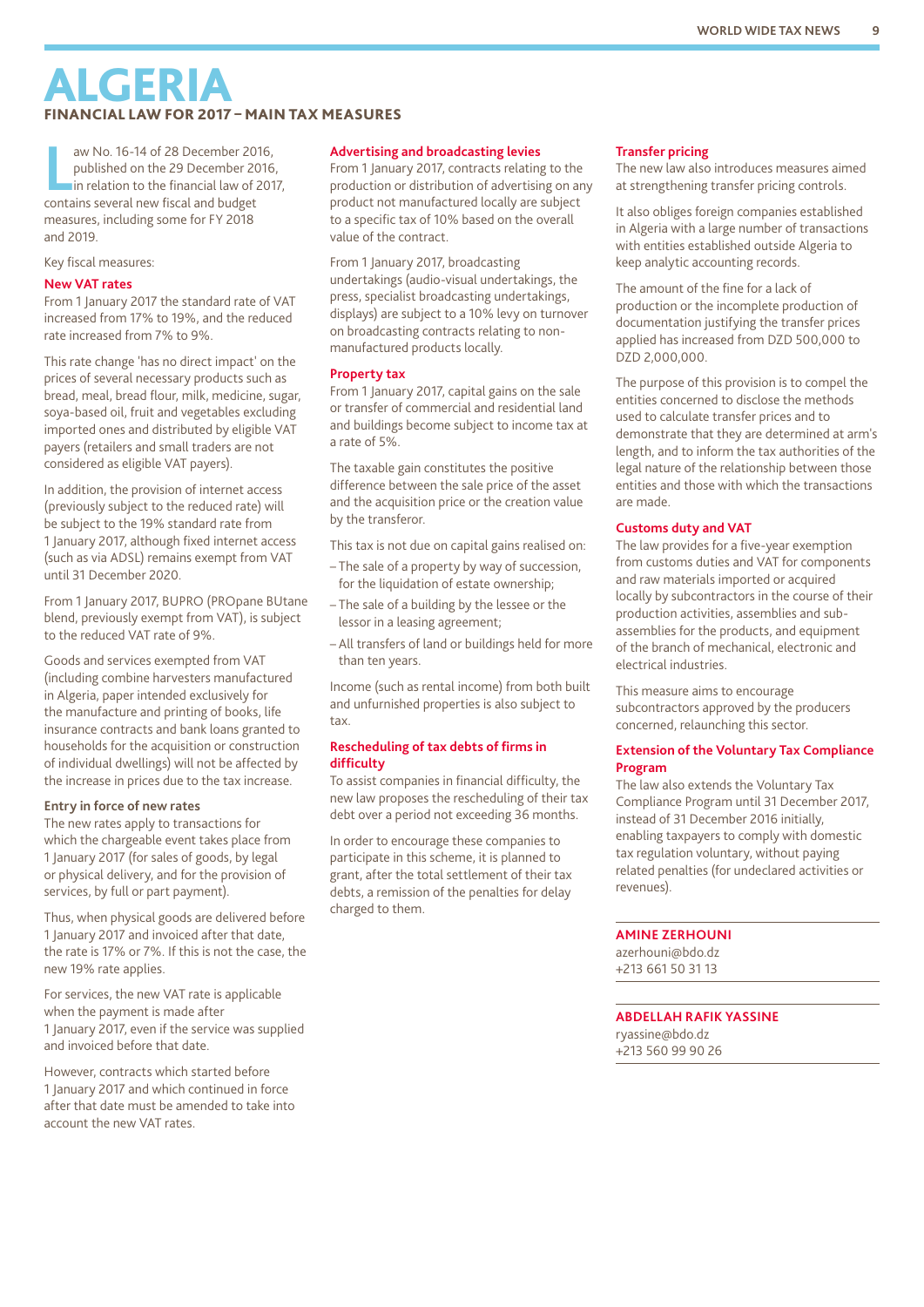## AZERBAIJAN SIGNIFICANT AMENDMENTS TO TAX LEGISLATION

**A**s part of the steps taken by Azerbaijani authorities in an attempt to increase tax inflows to the state budget amid unstable oil prices, a new law introducing numerous amendments to the Tax Code of the Republic of Azerbaijan ('Tax Code') was enacted on 23 December 2016. Most of the amendments entered into force on 1 January 2017. We describe below those having an impact from an international perspective.

#### **Transfer pricing**

Transfer pricing comes as a novelty to Azerbaijani law. Under recent amendments to the Tax Code, the tax authorities are entitled to apply transfer pricing rules to transactions between:

- (i) Azerbaijani residents and non-residents provided they are related parties;
- (ii) A permanent establishment (PE) of a nonresident in Azerbaijan and the said nonresident or its divisions outside Azerbaijan; and
- (iii) Azerbaijani residents or PEs of a nonresident in Azerbaijan and entities incorporated in jurisdictions with preferential tax treatment (i.e. jurisdictions which have a tax burden at least twice as preferential as that of Azerbaijan, and laws ensuring secrecy of financial information or information on actual owners and beneficiaries of assets).

The Tax Code lists the following transfer pricing methods:

- (i) Resale price method;
- (ii) Cost plus method;
- (iii) Net margin method using information on similar transactions between comparable unrelated parties; and
- (iv) Profit split method using information on similar transactions between comparable unrelated parties.

These methods will be further elaborated by specific transfer pricing rules to be adopted by the Ministry of Taxes, which was instructed by the President of Azerbaijan to introduce such rules no later than January 2017.

#### **Advance tax rulings**

Among other novelties to the Tax Code is the advance tax ruling, which previously was only implicit through scattered provisions of the Tax Code. Under the amendments, a tax ruling can be obtained for a particular transaction with a minimum value of at least AZN 10,000,000. The tax authority must issue the ruling within 30 business days from the date the relevant application is filed. The tax ruling will only be effective in respect of the transaction under which it was issued and will be valid for a period of 3 years.

#### **Withholding tax on payments to residents of tax havens**

Under recent amendments, all amounts paid to entities registered in jurisdictions with preferential tax treatment are considered as income derived from an Azerbaijani source. Accordingly, all direct or indirect payments from Azerbaijani residents and PEs of nonresidents will be subject to a 10% withholding tax. This levy is irrespective of the type of income derived from the Azerbaijani source, and strives to cover payments that cannot be classified as payments for services, royalties, interests, dividends and other outbound payments that are already subject to withholding tax.

The exhaustive list of jurisdictions that are considered to have preferential tax treatment will be approved annually.

#### **Application of VAT and withholding tax in international e-commerce**

A new withholding tax at the rate of 10% has been established on transfers from Azerbaijani residents to accounts created at electronic wallets of non-residents. The tax will be withheld and paid to the state budget by local banks/post offices effecting the transfer.

On the other hand, any online purchases from non-residents are now subject to VAT at the rate of 18%. The obligation to charge VAT from transferors and pay it to the state budget has been imposed on banks effecting the transfer. Online purchases of air tickets and hotel services are excluded from this rule.

#### **SABIT ABDULLAYEV**

sabdullayev@bdo.az +994 12 488 66 10

#### **YUNIS SALAYEV**

ysalayev@bdo.az +994 12 488 66 10

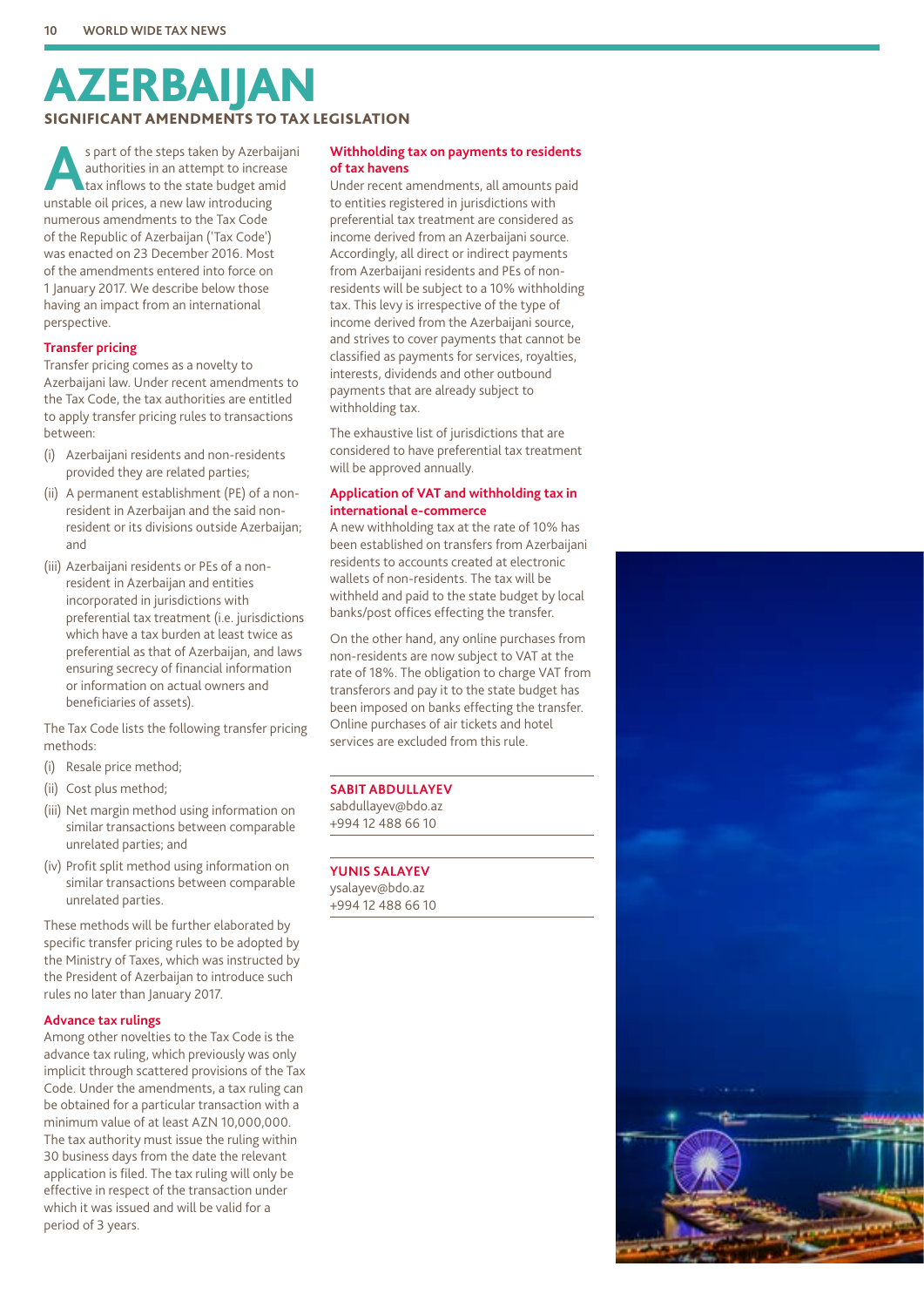## EUROPEANUNION

#### COMMON (CONSOLIDATED) CORPORATE TAX BASE – RELAUNCHED PROPOSALS

#### **Introduction**

**OPEN 25 October 2016 the European<br>
Commission (EC) relaunched<br>
legislative proposals for the Common<br>
Consolidated) Corporate Tax Base (CCCTB)** Commission (EC) relaunched (Consolidated) Corporate Tax Base (CCCTB) initiative. The original plan, launched in March 2011, was not sufficiently supported by the EU Member States for adopting the CCCTB proposal into a European Directive.

The relaunched proposals introduce a twostep Directive approach: the first Directive would introduce a Common Corporate Tax Base (CCTB), while the second Directive would introduce a consolidation requirement (CCCTB).

In this newsletter, we discuss two aspects of the proposals in more depth:

- 1. A notional interest deduction (under the name of an Allowance for Growth and Investment (AGI)); and
- 2. Temporary cross border tax relief.



#### **Allowance for Growth and Investment**

The AGI would, according to the EC, tackle the asymmetry whereby interest paid out on loans is deductible (subject to some limits and anti-abuse laws) from the taxpayers' common base, whilst this is not the case for profit distributions. The outcome of this asymmetry is a definitive advantage in favour of financing through debt as opposed to equity.

The AGI addresses the current debt-bias in taxation which allows companies deducting interest payments on their debts from their taxable base (preferably in a high taxed jurisdiction) but does not allow companies deducting the costs of equity from their taxable base. By introducing the AGI in the CCTB, the costs for debts and equity would be treated equally, neutralising the current framework that discourages equity financing. This proposal aims to reward companies for strengthening their finance structure with equity, which should make them less vulnerable to economic shocks.

Under the AGI, taxpayers would be granted a tax deduction when choosing to increase equity for financing (by issuing shares or retaining profits) rather than obtaining debts (e.g. a loan). The deduction would be calculated by multiplying the change in equity by a fixed rate, which is composed of a risk-free interest rate and a risk premium. Under current market conditions, the rate would be 2.7%. Companies would generally be allowed to continue deductions for 10 years. A decrease in equity results in a corresponding addition to the tax base.

#### **Temporary cross-border tax relief**

Under the EC proposals, losses incurred by a resident taxpayer or a permanent establishment (PE) of a non-resident taxpayer may be carried forward and deducted in subsequent tax years.

Additionally, in these proposals a cross-border loss relief is introduced. Under this facility, after the deduction of its own tax losses, a resident taxpayer in a Member State is allowed to temporarily utilise the tax losses of its immediate subsidiary or PE in another Member State in proportion to its shareholding.

The EC is of the opinion that in order to facilitate the cash-flow capacity of businesses and encourage cross-border expansion within the European Union, taxpayers should be entitled to temporarily take into account losses incurred by their immediate subsidiaries and PEs situated in other Member States.

This relief for cross-border losses would only provide a temporary advantage, since the parent company should normally add any subsequent profits made by its immediate subsidiaries or PEs back to its tax base at a later date, taking into account the amount of tax losses previously deducted.

#### **HANS NOORDERMEER**

hans.noordermeer@bdo.nl +31 10 24 24 600

#### *Example*

*A company starts using the common tax base in January 2020. In the same year it issues EUR 10 million worth of new shares to invest in new premises. The AGI rate for the year 2020 is 3% (the rate will change from year-to-year).*

*In the year 2020, the company can deduct an AGI allowance for an amount of EUR 300,000 (equity increase of EUR 10 million x 3%) from its taxable profits. The company will also get additional allowances for the following 9 years after issuing this equity.*

*The exact amounts of the AGI will depend on how the equity value develops. The tax value of participations in related companies will be excluded from the AGI base.*

The AGI is an important element of the CCCBT; it will put equity and debt financing on a similar footing for tax purposes.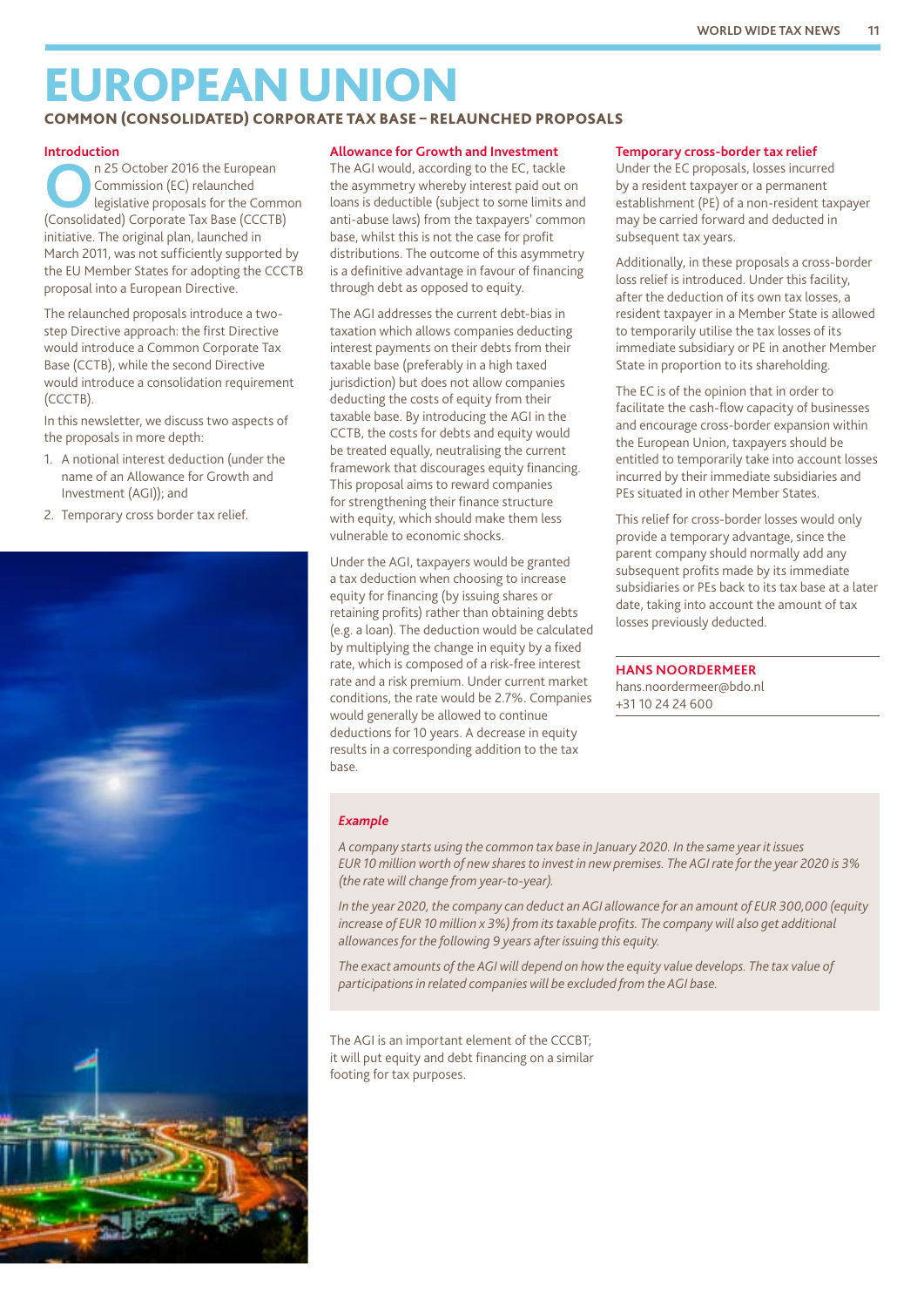## FRANCE INCOME TAX RATE REDUCTION

The French standard corporate income<br>tax of 33.1/3% is high compared to the<br>other EU Member States. This rate is<br>about 30.18% in Cormany (Federal corporat tax of 33.1/3% is high compared to the other EU Member States. This rate is about 30.18% in Germany (Federal corporate income tax of 15% increased by a solidarity tax and a corporate local tax), 20% in the United Kingdom and 23.2% for the 27 EU members (unweighted average).

To date, the corporate income tax is a key element of the corporate investment decision and its high level could therefore make the French territory less attractive.

As a result, Article 11 of the French Finance Act for 2017 n° 2016-1917 dated 29 December 2016 aims at gradually reducing the French corporate income tax to 28% by 2020 for all profits of all companies.

#### **Four anticipated steps to gradually reduce the French corporate income tax by 2020**

- **For 2017**, the 28% rate would be applicable for SMEs, within the meaning of EU law, up to EUR 75,000 of taxable profit. The 15% rate will remain applicable for the portion up to EUR 38,120 for companies which comply with the conditions of Article 219, I b, of the French Tax Code [i.e. (i) turnover under EUR 7,63 million, (ii) fully paid-up capital and (iii) held at least 75% by individuals or by a company which complies with these three conditions].
- **For 2018**, the 28% rate would be applicable for all companies, up to EUR 500,000 of taxable profits.
- **For 2019**, the 28% rate would be applicable to the whole taxable profit for companies having a turnover below EUR 1 billion and up to EUR 500,000 of taxable profit for companies having a turnover above this EUR 1 billion threshold.
- **For 2020**, the 28% rate would be applicable to all companies.

**CARINE DUCHEMIN** cduchemin@djp-avocats-bdo.fr +33 1 80 18 10 85

**MYRIAM MOULOUDJ** mmouloudj@djp-avocats-bdo.fr +33 1 80 18 10 93

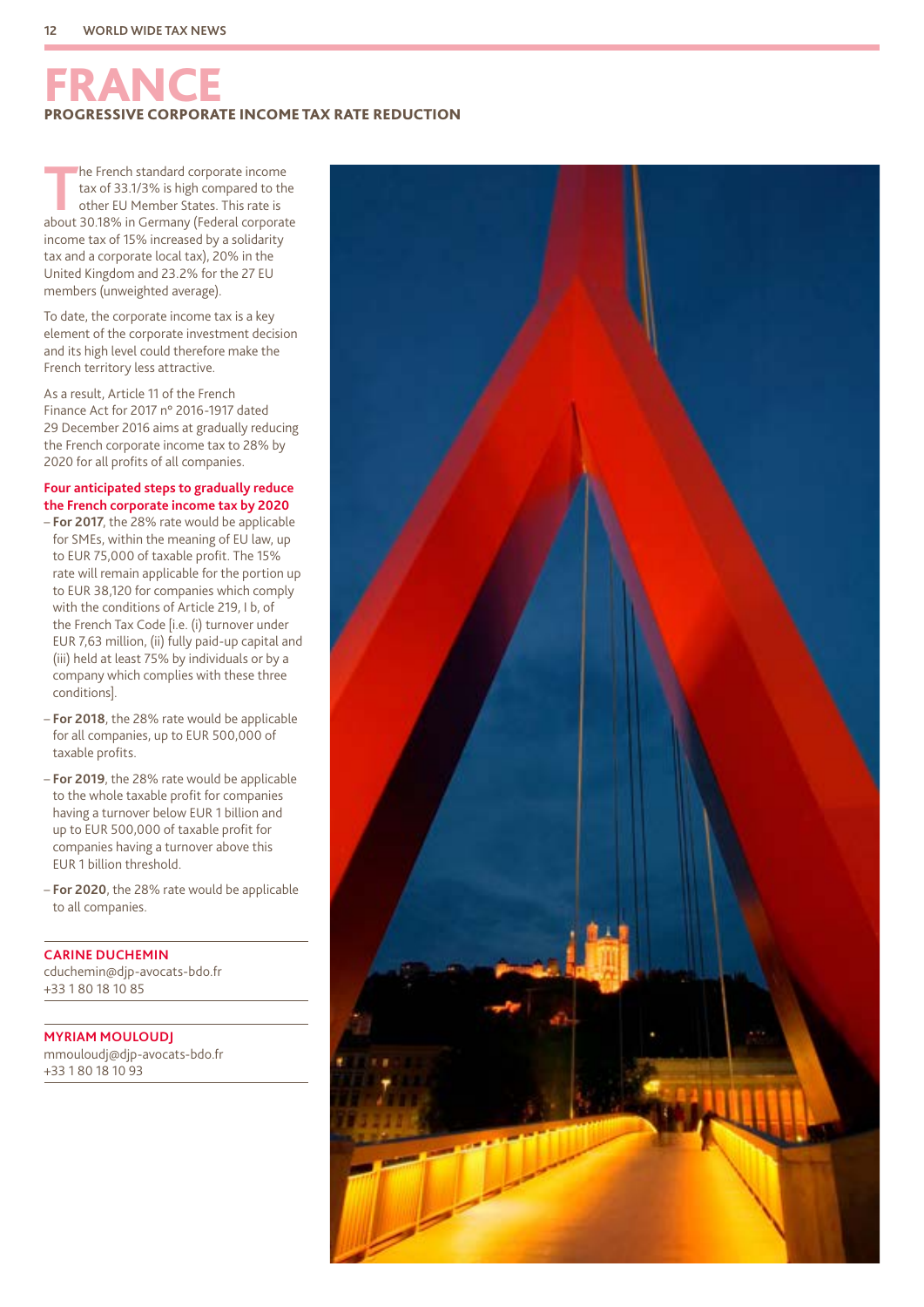### ISRAEL CLARIFICATION OF REQUIREMENT TO REPORT THE ADOPTION OF A POSITION THAT CONTRADICTS THE TAX AUTHORITIES' POSITION

**FF** wither to our update in WWTN issergarding the requirement to reportion adoption of certain positions v contradict the tax authorities' position, Uurther to our update in WWTN issue 41 regarding the requirement to report the adoption of certain positions which where this would entitle the assessee to a tax advantage of ILS 5 million of a specific tax year or ILS 10 million for the previous 4 tax years, the tax authorities have issued a formal list of certain situations on which they have taken a position. The law has now come into effect and will apply from tax year 2016 onwards. The tax authorities have also stated that in future years they may add other positions to the existing list.

The following are some of the positions from an international tax perspective that the tax authorities have published which, if contradicted, will require specific reporting of the assessee's position in its annual tax report:

- Exit tax in respect of an individual who has ceased to be an Israeli resident: the position of the tax authorities is that the exit tax stipulated in the Israeli Tax Ordinance does not contradict any tax treaty Israel has entered into.
- Offsetting of losses from entities classified differently in other jurisdictions: an Israeli resident that holds a foreign entity which for Israeli tax purposes is deemed a nontransparent entity, while being deemed a transparent entity in the other jurisdiction (i.e. hybrid entities), will not be allowed to offset any losses incurred in the foreign jurisdiction against its taxable income.
- The calculation of taxable income of a permanent establishment or foreign resident where the home jurisdiction has not concluded a tax treaty with Israel will be carried out in accordance with Israeli domestic tax law.
- Further positions taken by the tax authorities included various transfer pricing issues.

– Trusts:

- To the extent that a trust deed determines that a certain individual will not be a beneficiary for as long as he/she is deemed an Israeli resident, the tax authorities' position is that the trust will be treated as if that individual is a beneficiary, and as such, deemed a trust with an Israeli resident beneficiary.
- Furthermore, to the extent that the trust's deed states that an Israeli resident will not be a beneficiary until certain conditions are met (i.e. the beneficiary must be a certain age, family status (married, single, etc.)) the tax authorities' position is that the trust will be treated as if that individual is a beneficiary and, as such, deemed a trust with an Israeli resident beneficiary.
- Further positions relate to Israeli controlled foreign company (CFC) provisions, inter alia, calculation of the taxable income of a CFC.

**ELI ALICE** elial@bdo.il +972 3 637 4383

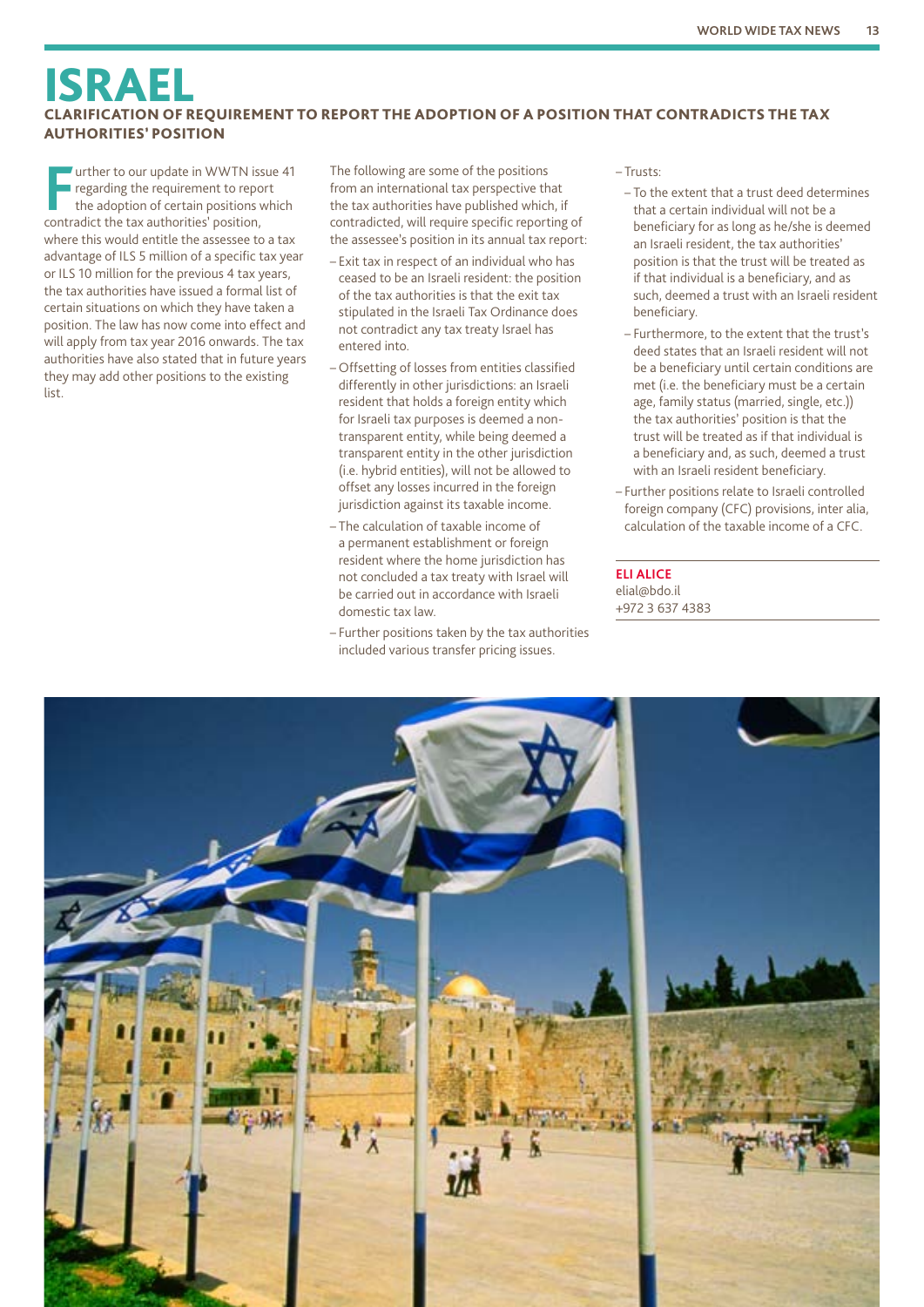## LATVIA TAX SYSTEM REFORM

t the start of 2016 the World Bank<br>
signed an agreement with the Ministry<br>
of Finance of the Republic of Latvia to<br>
specify and officiancy of the Latvian signed an agreement with the Ministry review the equity and efficiency of the Latvian Tax system<sup>1</sup>. At the end of 2016 the first taxpayers' forum was held by the Ministry of Finance, and the World Bank experts presented the research results. The Ministry of Finance intends to use the results in developing future tax policy in Latvia. Experts from the OECD also participated in the forum with research on pro-growth and inclusive tax reform in Latvia. We discuss the World Bank and OECD research results in more detail below.

#### **World Bank**

Senior World Bank economists presented a Latvian tax policy review. It was indicated that tax revenue as a share of output in Latvia is relatively low compared to peer countries, so to increase tax revenues in Latvia it is necessary to broaden the tax base, raise tax rates and increase enforcement (reduce evasion).

Under personal income tax (PIT) the main issues are a high tax rate for low-income workers (33.5% for all incomes above the minimum income) and the amount of envelope wages (larger among high-income employees). Latvia therefore needs to introduce a nonlinear tax schedule and reduce the tax burden on low income workers. The planned changes for PIT could be revenue-generating or revenue-neutral.

The main capital income tax issues in Latvia are as follow:

- The aggregate burden of capital taxes is low;
- Taxing capital income at very low or zero rates is not socially desirable;
- The tax treatment of capital income is not uniform; and
- Non-uniform tax treatment of capital income is inefficient.

The necessary changes for capital income tax are to raise the share of capital taxes in total tax revenue, introduce uniform tax treatment of all capital income and increase the tax take from assets over time.

An analysis of the VAT regime in Latvia reveals that a significant amount of VAT revenue is lost due to tax evasion and avoidance. Reduced rates and VAT exemptions are costly in terms of public revenue, and differentiated VAT rates should be used for reducing labour market distortions or redistributing income. The priority actions for VAT are improvement of tax compliance, the possibility of phasing out certain exemptions to have one unified rate, and removing lower rate regimes.

Finally, Latvia's corporate income tax (CIT) regime contains many of the ingredients that are required for a well-functioning system of CIT, but at the same time CIT revenue is low compared to that in the EU and other countries. The complexity of Latvia's taxation of business income creates distortions and inequalities, and the asymmetric tax treatment of debt and equity offers an incentive for corporations to use debt rather than equity financing. Therefore the World Bank recommends broadening the tax base, re-focusing tax allowances, and providing measures to counter base erosion and profit shifting (BEPS), including effective implementation of the EU Council Directive on CIT avoidance. When reforming the CIT system, Latvia should focus not just on revenue generation, but on the impact on economic activity, including investment and employment.

#### **OECD**

According to the OECD, the average tax wedge on labour income is relatively high amongst the OECD countries, but the PIT is not very progressive. At the same time, the tax wedge consists of high employee and (especially) employer social security contributions (SSC), but the marginal tax wedges at average earnings are at the average. Therefore Latvia needs to reform the PIT and its progressivity, to integrate the solidarity tax within the PIT and to address the excessive SSC burden on low incomes.

Evaluating CIT, the OECD indicated that the statutory CIT is very low, but Latvia has a very narrow corporate income tax base, which leads to very low effective corporate tax rates. Also, the micro enterprise tax needs urgent reform. Therefore the fundamental required reforms of CIT are:

- Broadening the CIT base;
- Implementing the new international tax BEPS minimum standards and best practices;
- Reforming/ increasing taxes on capital income at the individual level;
- Aligning the 'top' tax burden on labour and capital income to prevent tax-induced incorporation incentives;
- Strengthening the tax administration, tax enforcement and tax compliance (within all major taxes);
- Strengthening environmentally related taxes;
- Increasing recurrent taxes on immovable property.

The key principles for tax reform in Latvia should be: coherence of the tax system, the design of the tax system – strengthening the international tax system principles, the overall progressivity of the tax system and evaluation of tax expenditures on a regular basis.

#### **ELĪZE KŪMA**

elize.kuma@bdo.lv +371 6722 2237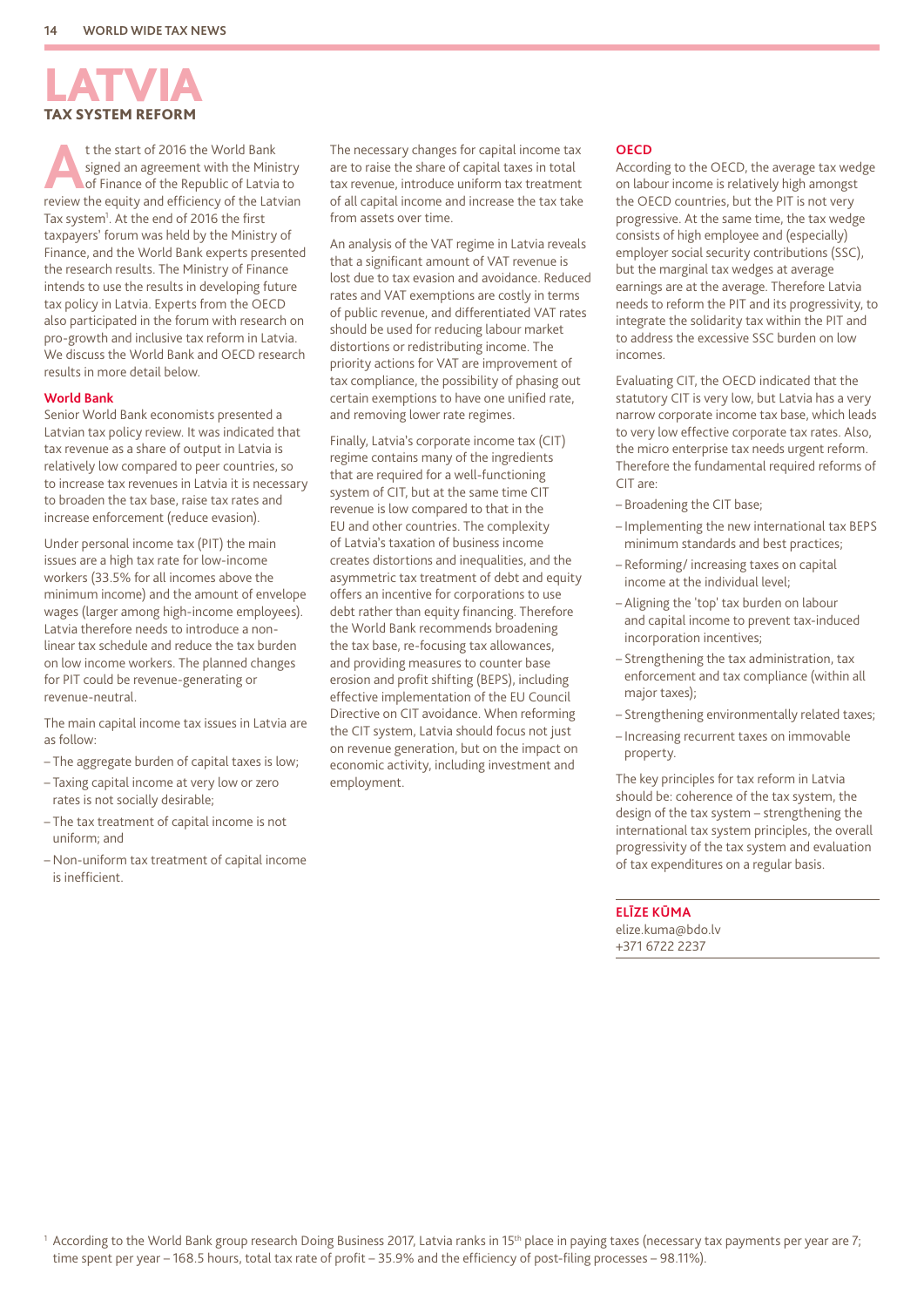## LUXEMBOURG NEW RULES FOR INTRA-GROUP FINANCING

**O**n 27 December 2016 the Luxembourg<br>
tax authorities published a new circula<br>
on the tax treatment applicable to tax authorities published a new circular on the tax treatment applicable to a company that carries out an intra-group financing activity. Starting with fiscal year 2017, the new circular replaces the previous guidance that has been in place since January 2011. The new circular is related to new article 56bis of the Luxembourg Income Tax Law, which is closely aligned with chapters I to III of the OECD Transfer Pricing Guidelines also applying from fiscal year 2017.

The most important change is the abolition of the 1% equity at risk requirement (with a cap of EUR 2 million), which was an essential element for demonstrating the substance required in order to be considered as the beneficial owner of the interest payments on intra-group loans. Under the new circular, there is no such standardised equity requirement, but the equity required has to be determined on the basis of a comparability analysis in line with the OECD Transfer Pricing Guidelines. In addition, the Luxembourg tax authorities expect risk management to physically take place in Luxembourg.

In a case where the requirements under the new circular are not met, the Luxembourg tax authorities might consider that the intragroup financing company is not the beneficial owner of interest payments and spontaneously exchange information with the tax authorities of the source country. This might be problematic if the Luxembourg company benefitted from a reduced withholding tax rate on the interest payments.

Besides the question of beneficial ownership, the foreseeable increase of the equity required in many cases will also affect the remuneration that Luxembourg intra-group financing companies need to earn in order to comply with the arm's length principle. The circular provides guidance on the return on equity that would be regarded as arm's length in certain situations, but this does not entirely replace the need to carry out a transfer pricing analysis to validate the arm's length terms and conditions in intra-group transactions.

The Luxembourg tax authorities will give taxpayers time to adapt to the new rules, but will expect an intra-group financing company with insufficient equity to have increased this to the required level at the end of the year 2017. Checks of the level of equity will then take place on basis of the 2017 tax returns, probably in 2018 or 2019.

The European Commission has been consulted in developing the new circular and has approved it prior to publication by the Luxembourg tax administration.

Affected groups will need to review existing arrangements in the coming months and consider making any required modifications.

#### **JUERGEN RAAB**

juergen.raab@bdo.lu +352 45 123 618

#### **GERDY ROOSE**

gerdy.roose@bdo.lu +352 45 123 371

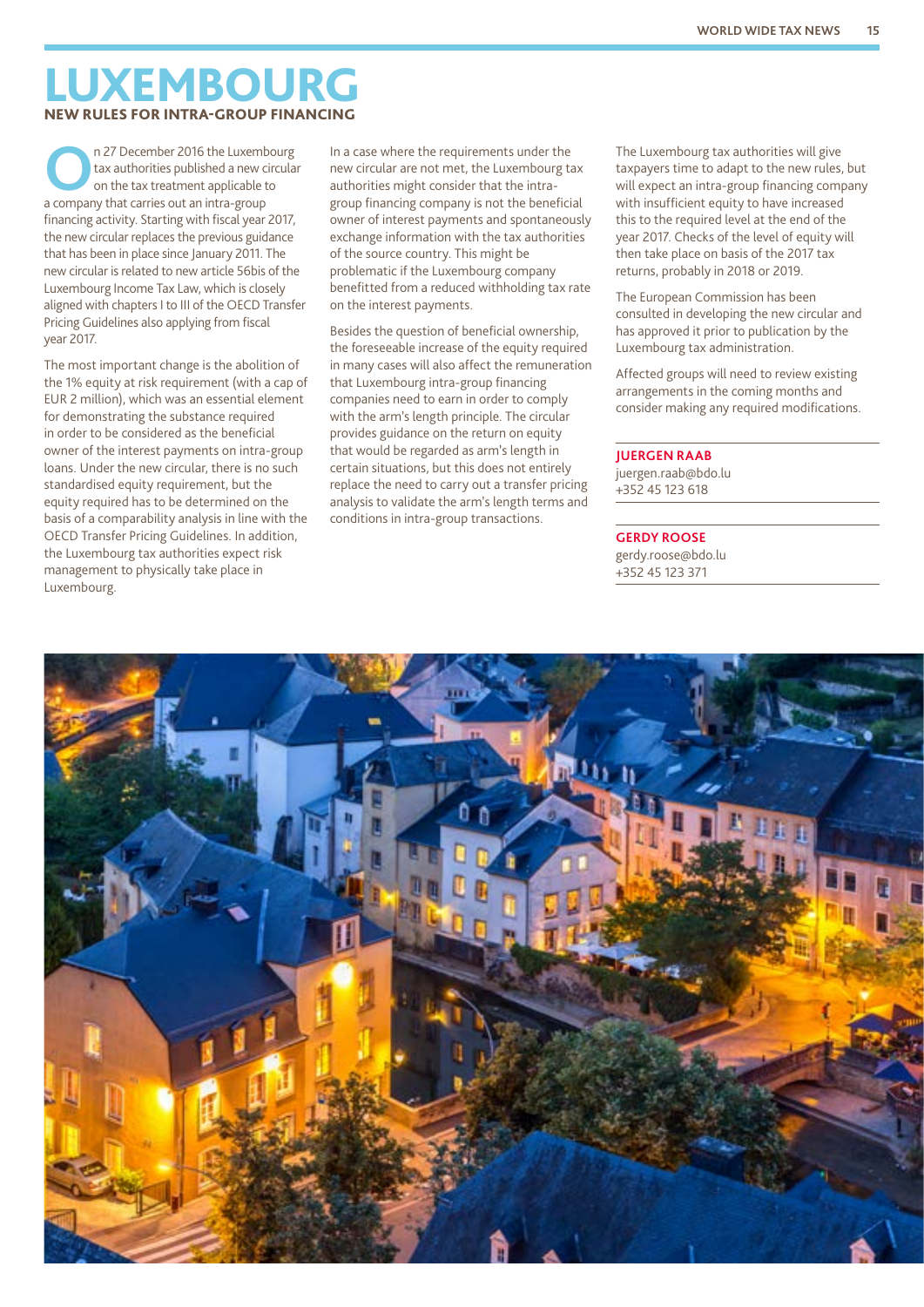## **NETHERLANDS** CORPORATE INCOME TAX RATES FOR FORTHCOMING YEARS

The corporate income tax rates for<br>year 2017 remain unchanged (20%<br>taxable amounts up to EUR 200,0 year 2017 remain unchanged (20% for taxable amounts up to EUR 200,000 and 25% for the excess).

The rates for future years as proposed in the 2017 Dutch Budget Plan are shown in the following table:

| <b>Tax year</b> | <b>Taxable amount</b> | Corporate income tax rate |
|-----------------|-----------------------|---------------------------|
|                 | Up to EUR 250,000     | 20%                       |
| 2018-2019       | Over EUR 250,000      | 25%                       |
|                 | Up to EUR 300,000     | 20%                       |
| 2020            | Over EUR 300,000      | 25%                       |
|                 | Up to EUR 350,000     | 20%                       |
| 2021            | Over EUR 350,000      | 25%                       |



#### SUPREME COURT PARTICIPATION EXEMPTION RULING

**A** holding of shares in a company may<br>be subject to a so-called 'change<br>of control' clause requiring the<br>shareholder to offer its shares to apother be subject to a so-called 'change shareholder to offer its shares to another shareholder in the event of an (intended) indirect sale of those shares. If a shareholder sells its shares, but refuses to offer them to another shareholder, a court may well order it to make a settlement payment for infringing the change of control clause.

The Dutch Supreme Court recently considered whether such a settlement payment can be considered as a benefit arising to the recipient from a participation to which the participation exemption applies for Dutch corporation tax purposes.

On 23 September 2016, in case 15/02428, the Supreme Court decides as follows: a shareholding – that a taxpayer wishes to acquire – would only qualify as a participation for the participation exemption if an agreement has been concluded which obliges one party to deliver the shares and the other party to do something in return for acquiring the shares.

This ruling implies that a shareholding could not qualify as a participation for the participation exemption in the precontractual stage of its intended acquisition. As a consequence, a settlement payment resulting from terminating this pre-contractual stage by the seller would not be subject to the participation exemption at the level of the intended buyer. No participation would exist at the level of the intended buyer for the participation exemption at this stage to which the settlement payment could be attributed.

In summary, if no agreement is in place which obliges a shareholder in a company to deliver its shares to another shareholder who is obliged to do something in return for acquiring those shares, the shares do not qualify as a participation for the participation exemption. Consequently, the settlement payment cannot be considered as a benefit arising to the recipient from a participation to which the participation exemption applies.

**HANS NOORDERMEER** hans.noordermeer@bdo.nl +31 10 24 24 600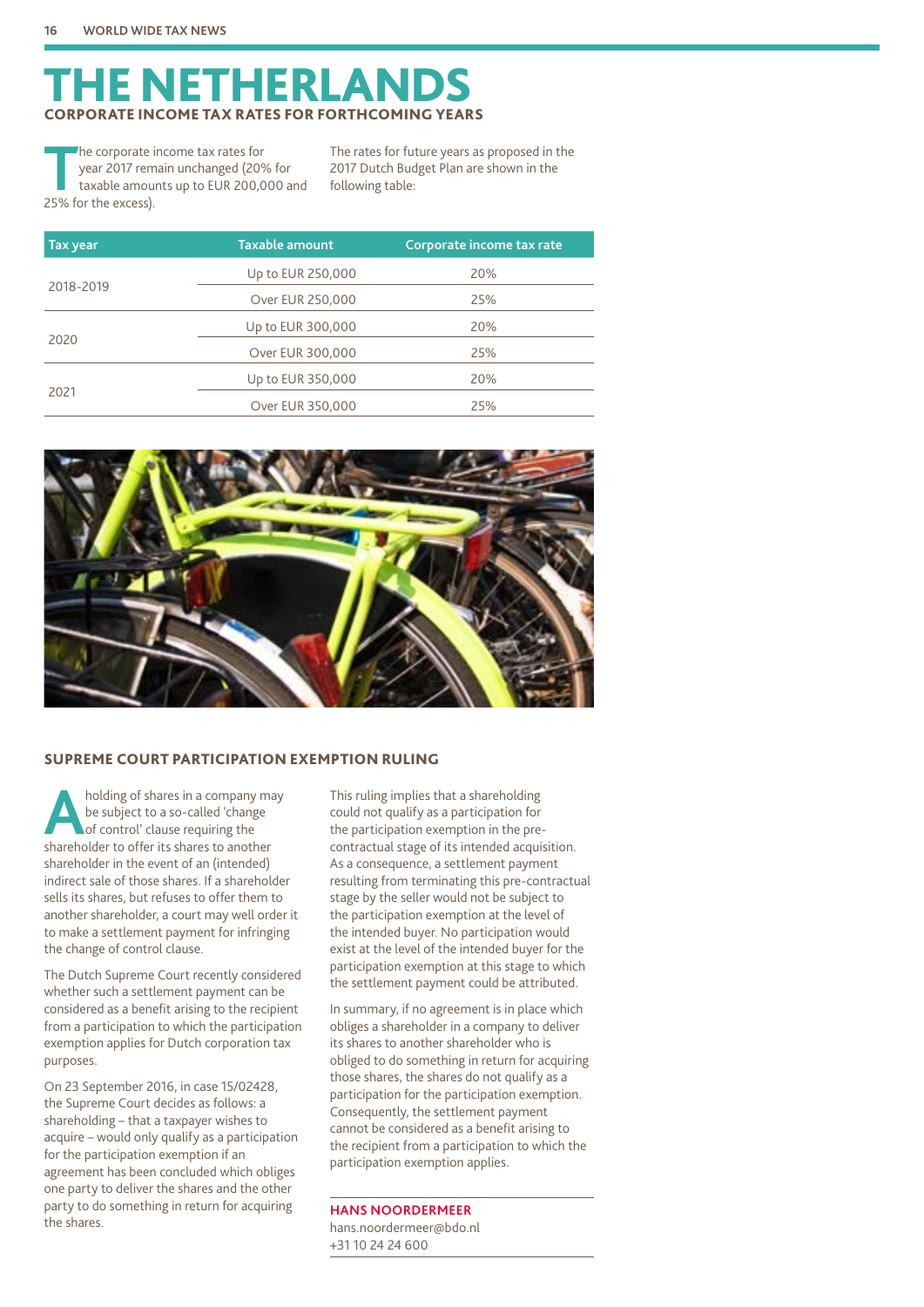### ROMANIA CORPORATE TAX RELIEF FOR COMPANIES' RESEARCH AND DEVELOPMENT ACTIVITIES

Inder the new provisions of the<br>
Romanian Fiscal Code (Law 227/2015),<br>
companies which carry out exclusively<br> **innovation** research and development Romanian Fiscal Code (Law 227/2015), **innovation**, **research** and **development** activities (R&D) are exempt from payment of corporate income tax in the first 10 years of activity.

The Fiscal Code provides another main facility for companies paying corporate profit tax that develop R&D activities: such companies can benefit from a supplementary deduction of 50% from the expenses incurred in R&D. Also, they can opt to apply certain more favourable methods of amortisation for the equipment used. A condition for benefitting from this facility is that the R&D activities eligible for awarding the supplementary deduction must be from the category of activities developed by the taxpayer.

Where the R&D activities are carried out by more taxpayers through an association/ collaboration, the fiscal incentives are awarded to each of the participants after analysing the expenses incurred.

In summary, the expenses eligible for the supplementary deduction are:

- Expenses with amortisation or rent of equipment (tangible/intangible assets);
- Operational expenses such as consumables, services contracted, materials, and other experimental products for carrying out R&D activities;
- Expenses of personnel involved in R&D activities;
- Maintenance expenses for tangible/intangible assets.

The deductions awarded are not recalculated if the taxpayer does not realise the objectives of the R&D project.

The definitions of research and development activities within the meaning of the Romanian legislation.

Under the provisions of Ordinance 57/2002 regarding scientific research and technological development, **research** means 'experimental or theoretical activities developed to acquire new knowledge related to fundamental phenomena, and noticeable facts, without pursuing the immediate use or application', while experimental **development** is 'systematic activity, starting from knowledge resulted from research, which pursues the production of new materials, products or devices, setting up new processes, systems and services, or substantial improvement of the existent ones'.

**Innovation** represents 'implementing a product, service or new process or a substantially improved or new marketing method or new business in practical activity, organisation of the working place or external relations'.

#### **VALENTINA CUCU**

valentina.cucu@bdo.ro +40 21 319 94 76

#### **VLAD MADARAS**

vlad.madaras@bdo.ro +40 21 319 94 76

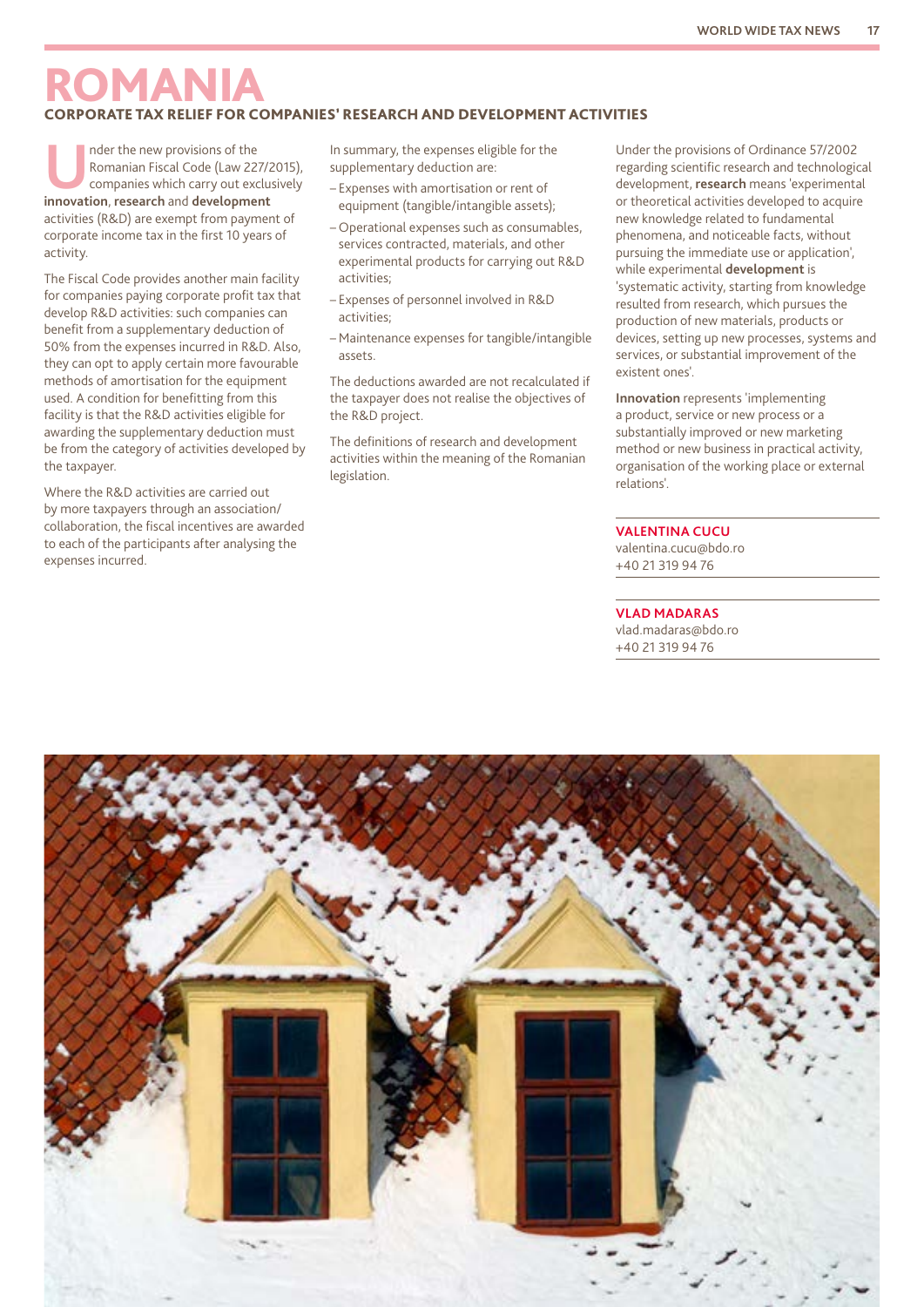## SPAIN TAX MEASURES FOR 2017

#### **Increase in Corporate Income Tax (CIT) and other taxes**

**OPEN TRANSITY 18 DECEMBER 2016, Royal decree-**<br>
Law 3/2016, implementing tax<br>
measures (the Decree), was published<br>
in the official Gazette, The Decree introduces Law 3/2016, implementing tax in the official Gazette. The Decree introduces several measures in order to comply with the European Union Recommendations (21 June 2016). The most important measures are the following:

- The limit on the offsetting of tax losses is modified. For fiscal years starting on or after 1 January 2016 tax losses of previous years can be offset up to 60% (70% for fiscal year 2017 and onwards) of the taxable base, except 'large Enterprises', for which the limit is 50% (if turnover between EUR 20 million and EUR 60 million) or 25% (if turnover higher than EUR 60 million);
- For fiscal years starting on or after 1 January 2016, equity impairments losses that were deducted from the taxable base in fiscal years prior to 2013 must be annually reversed on a straight line basis over a fiveyear period;
- Starting from 1 January 2017, losses arising on transfer of participations whose capital gains and dividends qualify for the participation exception regime will no longer be deductible for CIT purposes. The same regime is applicable to permanent establishments outside Spain, whose losses arising on their transfer will not be tax deductible from fiscal year 2017 onwards;
- Starting from 1 January 2017, all types of losses generated by participations held in entities resident in tax havens or low-tax jurisdictions must be excluded from the taxable base.

#### **VAT immediate delivery of information**

From 1 July 2017, there will be a new system for providing the information needed to complete VAT ledgers through the website of the Spanish tax Authorities. This new system will be compulsory to all taxpayers that submit VAT returns on a monthly basis (companies with a turnover higher than EUR 6 million, VAT Groups, and taxpayers registered into the VAT monthly refund scheme – mainly exporters). The remaining companies can opt for the regime.

There is a very tight deadline (four calendar days) for sending the content of the invoices received / issued, through the Tax Authority's website, using a web service or an electronic form.

This new system of information will let the Tax Authorities have live data of companies' VAT inputs and outputs.

#### **Model Country-by-Country (CbC) reporting**

On 30 December 2016, model 231 of Countryby-Country reporting was published in the official Gazette. The Spanish corporate income tax regulations provide that any entity or entities resident in Spain forming part of a group with a turnover of at least EUR 750 million must submit CbC reports to the Tax Authorities.

The CbC report must be filed no later than 12 months after the end of the tax year (i.e. for year-end 31 December 2016 the CbC report must be submitted before 31 December 2017).

The content of the CbC is basically as follows (for any jurisdiction where entities are resident): entities that comprise the Group, fiscal jurisdiction, turnover, transactions between related parties, profit/loss before CIT, CIT quota, net capital, number of employees and assets.

#### **CARLOS LÓPEZ**

carlos.lopez@bdo.es +34 91436 4195

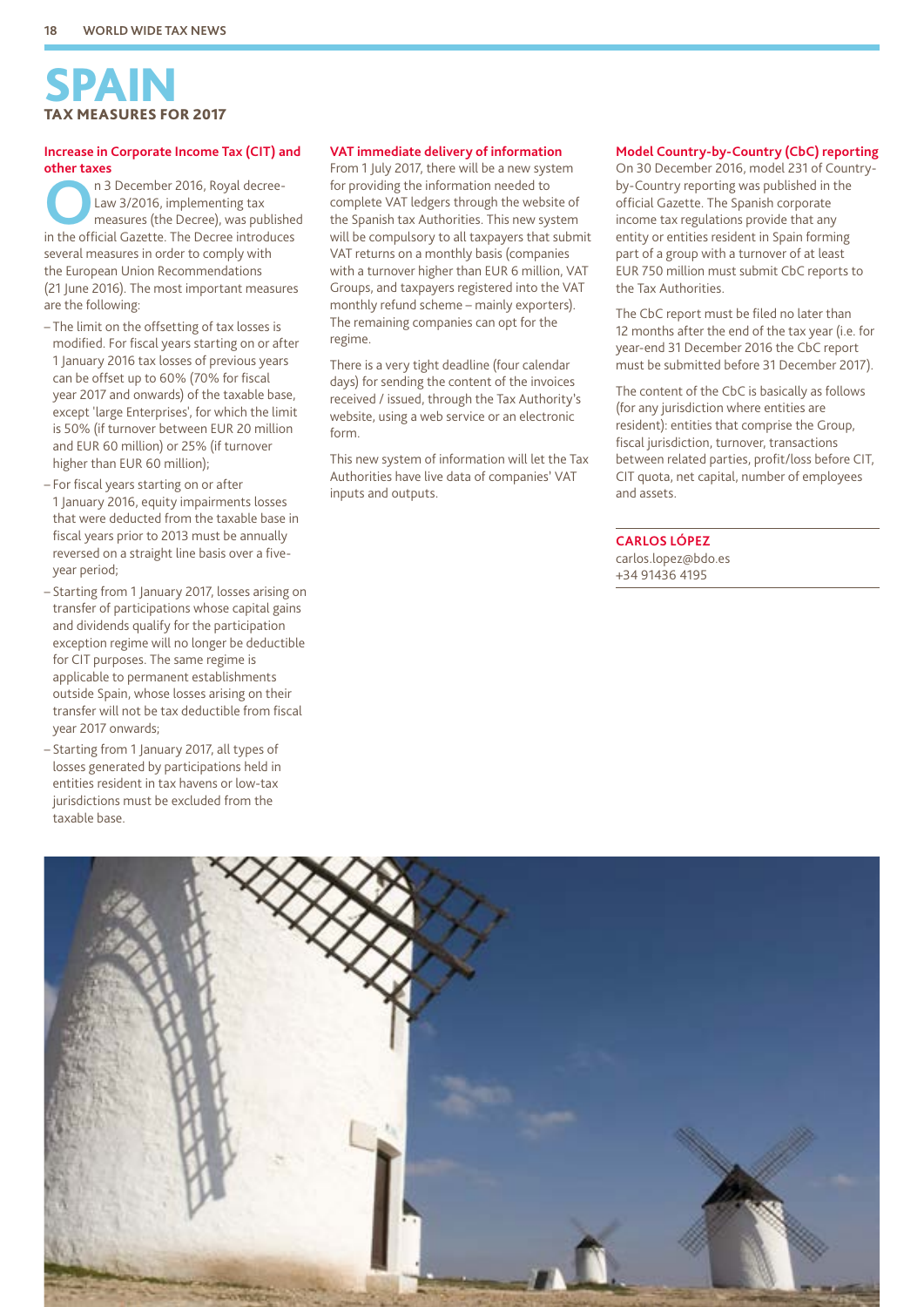## SWITZERLAND SWISS WITHHOLDING TAX – INTEREST CHARGE FOR LATE NOTIFICATIONS OF DECLARATIONS

**T**he Swiss withholding tax law allows the withholding tax requirement on dividend distributions to Swiss or foreign parent companies to be met by 'declaring' (i.e. notifying) the payment to the Swiss Federal Tax Authority (FTA), instead of the tax actually being paid to the FTA and refunded to the parent company. The current law requires an application for the notification procedure to be filed within 30 days after the due date of the dividend. No consequences are explicitly stipulated where the notification is submitted after this deadline and, based on the practice until 2011, the deadline was treated as purely administrative. Therefore, a delay in filing the notification was typically not sanctioned, or if at all, then only with a small fine.

However, in January 2011, the Swiss Supreme Court ruled that this deadline was a fixed deadline, and that the taxpayer loses the opportunity to apply for the notification procedure if he does not file the relevant forms within 30 days. With reference to this Supreme Court decision, the FTA started in 2011 to refuse late submissions, even though the legal preconditions for the notification procedure were fulfilled. In addition, the taxpayer had to pay the withholding tax in cash, and the beneficiary needed to reclaim the withholding tax. The FTA also charged 5% interest for the delayed payment of a tax which was never actually due.

In its autumn session, the Swiss parliament voted for a retroactive correction of the practice regarding the notification procedure for withholding taxes. This correction includes reimbursing approx. CHF 600 million of interest for late payments pursuant to filing the notification declaration. New regulations and the possibility of reclaiming previously paid interest became effective on 1 February 2017. However, companies that have been affected by the stricter practice of the FTA since 2011 are allowed to accrue this benefit in their 2016 Financial Statements.

Under the new rules, a delayed filing of the notification procedure no longer forfeits the right to apply for the notification procedure in cases where the conditions are fulfilled. Consequently, interest for late payment cannot be charged, because the withholding tax itself does not need to be paid in cash. However, in cases where the deadline is missed, the FTA has the right to penalise the taxpayer with a fine of up to CHF 5,000. This new rule has a retroactive effect and therefore it becomes possible from the 2011 tax year onwards to reclaim paid interest for late filing of the notification procedure. This is of course only applicable if the taxpayer was entitled to the notification procedure at the time of the dividend payment. The FTA will not pay any interest on the repayment.

The interest for late payment will not be repaid automatically but the FTA has already announced a simple and non-time-consuming procedure to reclaim the withholding tax. From 15 February 2017 until 31 January 2018, the interest can be reclaimed by filing Form 1 RVZ. The FTA will not accept any other format of the claim (e.g. by letter). The FTA has already announced that they will review each claim in detail, in order to avoid interest from cases which do not fall in the narrow scope of this new rule being reclaimed.

If the interest has not yet been paid by the taxpayer, the FTA will automatically cancel its claim. The taxpayer concerned will be informed directly and should receive a confirmation about the cancellation from the FTA.

As far as pending cases before the courts are concerned, the FTA highly recommends filing the Form 1 RVZ in order to meet the filing deadline. However, the repayment will not be granted before the final decision is taken.

In any case, taxpayers have no right to claim interest on the amount they receive back from the FTA. We are more than happy to assist with such cases and the reclaim procedure.

#### **THOMAS KAUFMANN**

thomas.kaufmann@bdo.ch +41 44 444 37 15

**REMO KELLER** remo.keller@bdo.ch +41 44 444 35 78

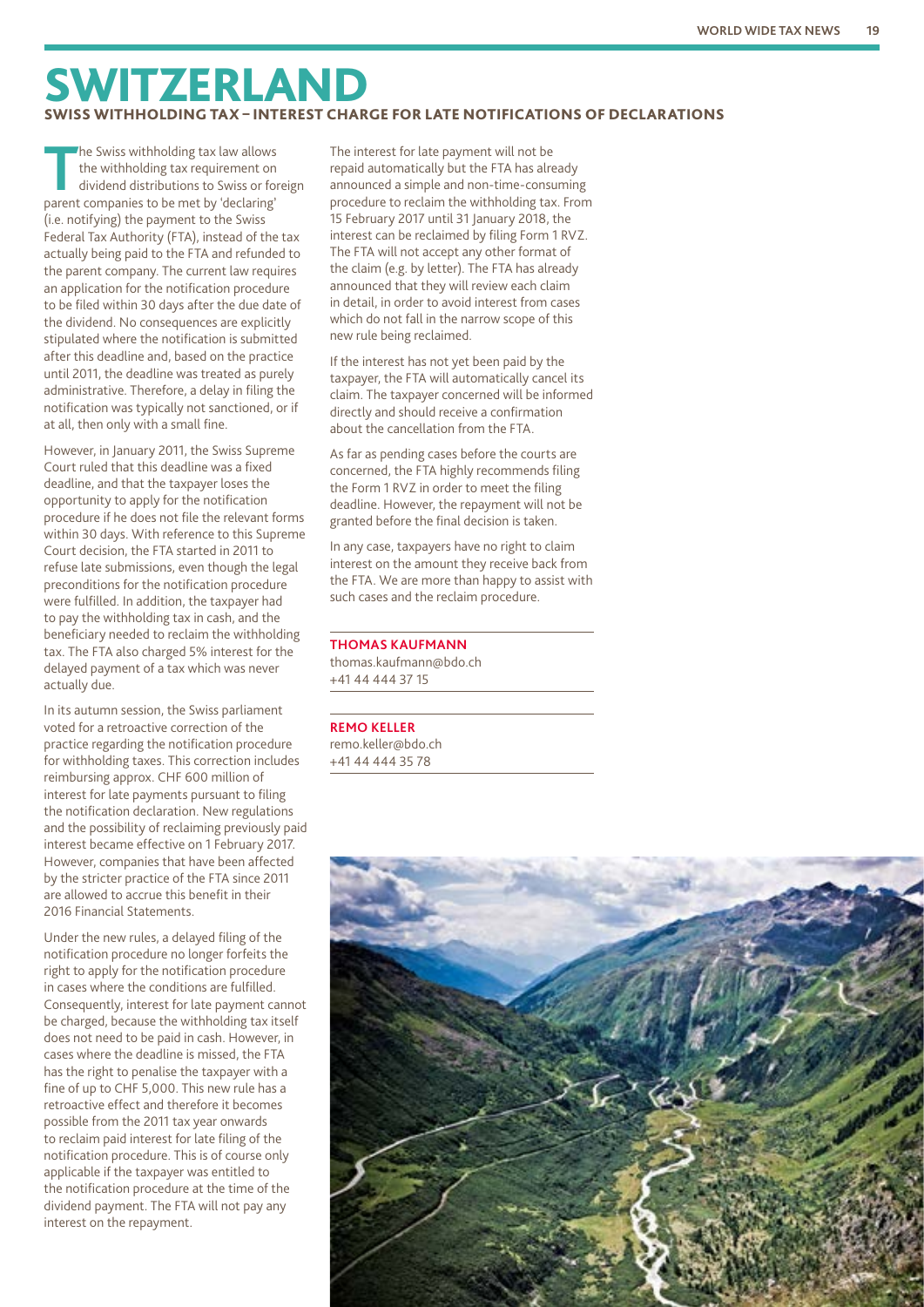## UNITED KINGDOM PROPOSED CORPORATION TAX CHANGES

#### **Relaxation of group tax-free reorganisation rules**

The draft Finance Bill 2017 contains a<br>
number of proposed amendments to<br>
Substantial Shareholdings Exemption<br>
Substantial Shareholdings Exemption number of proposed amendments to the (SSE) which enables groups to dispose of group companies free of corporation tax on the gain. The proposals, designed to make it simpler to operate the SSE and ensure that the UK remains fully competitive with other holding company jurisdictions, reflect changes to the domestic and international tax landscape since the SSE was introduced in 2002. The main proposed improvements are:

#### **1. Removal of the investor company trading condition**

Currently, to qualify for the exemption from corporation tax on gains of disposals of group companies, both the investor group and the investee company or subgroup must meet a trading status requirement. The proposal is that the exemption will be reformed to remove the test for the investor group. From 1 April 2017 it will be the trading status of the investee company (and, if relevant, its subgroup) that counts, and the investing company will no longer have to be a sole trading company or a member of a trading group at any time before or after the disposal.

This will be particularly helpful for reorganising UK subgroups of a foreign owned group, as obtaining information about the foreign parent's wider group activities has proved onerous. The change will mean that the UK company should itself have ready access to the required information. It should also enable property groups to benefit from the SSE when selling off development activities, including helping groups with a combination of trading and investment activities, e.g. so that a mixed property group can access the exemption when selling a development subsidiary.

**2. Broader exemption for companies owned by qualifying institutional investors** The trading condition for investee companies owned by investor companies which are themselves owned by qualifying institutional investors (QIIs), such as pension funds, sovereign wealth funds, charities and certain UK investment funds, will also be removed from 1 April 2017.

The full exemption is available where at least 80% of the investor company is owned by QIIs, with a proportional exemption where the QII holding percentage is between 25%-80%. Furthermore, the exemption is extended to cover disposals where the UK investor company owns a sub-10% stake in the investee company which cost more than GBP 50 million.

The fact that gains realised by such investors are currently taxable when investing through a UK company, but would be tax exempt when investing directly, has caused some to invest through offshore holding companies, which will no longer be necessary in future. This should help to achieve the Government's aim of improving the SSE in order to increase the UK's competitiveness as a holding company location for global investors. This change will also open up the relief to property investment for the first time.

#### **Corporation tax loss relief reforms**

The draft 2017 Finance Bill contains clauses implementing the proposed new regime for carry forward of tax losses, effective from 1 April 2017.

The draft legislation contains a number of amendments to the current regime, including:

- All post-April 2017 losses carried forward (whether trading or non-trading) can be used against total profits (rather than having to be streamed as now), or against profits of other group companies. However, the amount of taxable profits that can be fully offset by brought forward losses will be restricted to GBP 5 million, with a 50% restriction applying to the excess over GBP 5 million.
- Post-April 2017 losses can be used in priority to pre-April 2017 losses. The latter will still have to be streamed, unless a company elects to forgo them.
- Companies will be able to make a claim to decide whether to defer use of pre-April 2017 trading losses in favour of other loss reliefs (e.g. in-year group relief or post-April 2017 loss transfers).
- A simplified calculation will be allowed for companies who have no pre-2017 carried forward losses (or elect to forgo them). They will no longer have to apportion profits between trading and non-trading for loss offset. However, they cannot use a simplified calculation simply because they believe they would fall within the GBP 5 million annual allowance.
- The legislation confirms that losses and profits of a period straddling 1 April 2017 are to be split on a time apportionment basis, subject to a 'just and reasonable' override.
- The GBP 5 million annual allowance for a 'group' will be based on the existing group relief definition, but amended to minimise scope for avoidance. In particular, the decision not to use the IFRS 10 consolidation test as the basis will be welcomed by private equity-backed groups who could otherwise have found themselves aggregated. The fixed GBP 5 million allowance will be allocable at a group's discretion – so for example a company with GBP 7 million of post-April 2017 trading profit may be able to set off GBP 6 million of its pre-April 2017 trading loss.
- Terminal loss relief will be extended to permit a company's carried forward trading losses to be used to offset its profits of the 36 months prior to cessation (but not profits before 1 April 2017) without applying the 50% restriction.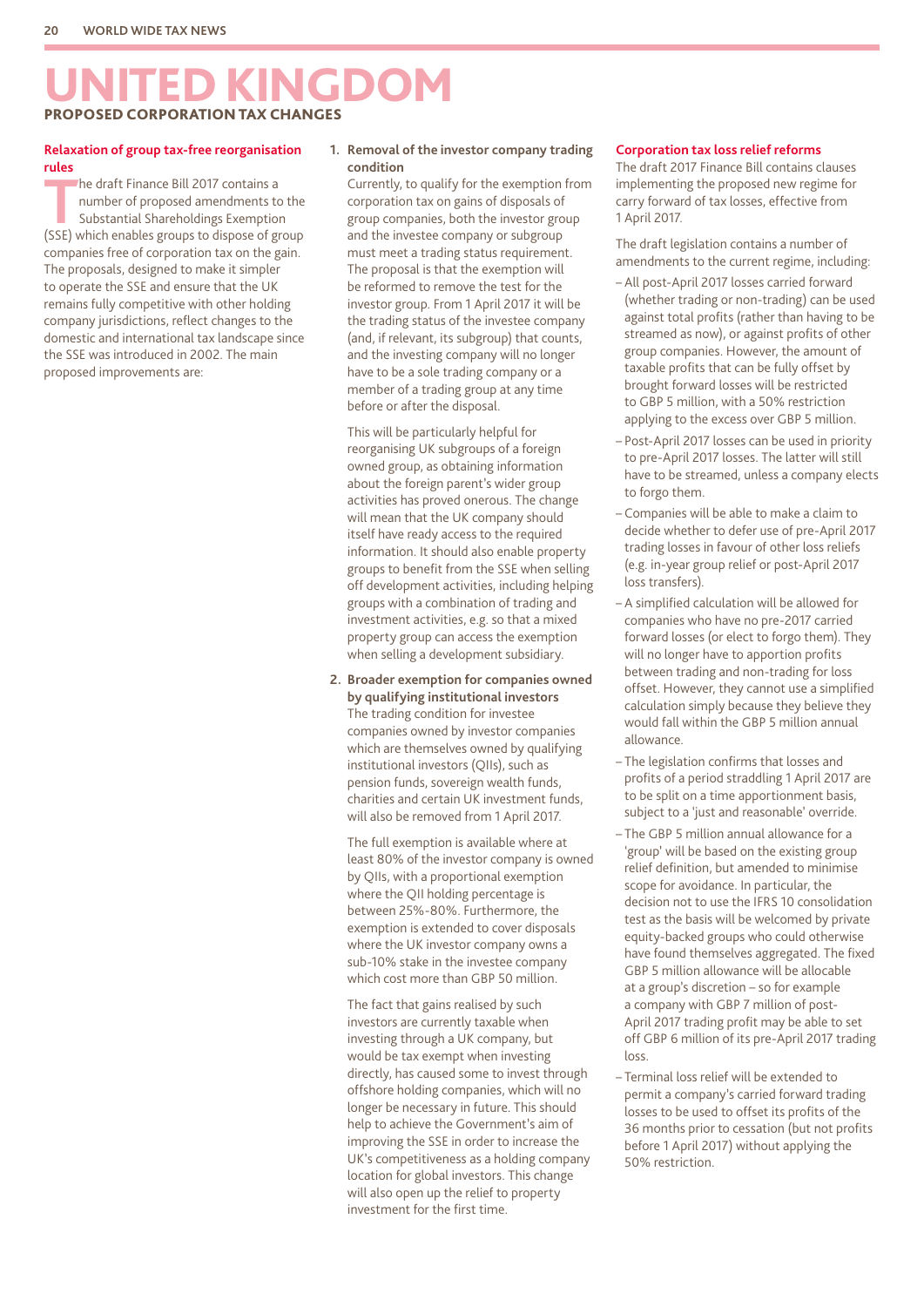Various anti-avoidance provisions are being introduced into the new rules, including:

- Groups buying a loss-making company cannot access its pre-acquisition losses for a period of 5 years;
- The change in ownership rules will be extended to catch changes made in the 5 years after acquisition;
- Where a company's trade or business becomes 'small or negligible', its carry forward losses will be streamed and this will also apply for the first time to nontrade debits which will henceforth expire on cessation of the company's investment business;
- When a company has disposed of all its income-producing assets, it can no longer surrender its carry forward losses;
- The 'transfer of deductions' provisions (which target latent losses) will be extended to catch loss carry forwards;
- The loss refresh provisions will be extended to encompass all losses;
- New targeted anti-avoidance rule, e.g. targeting fragmentation of a 'group' for the GBP 5 million allowance and artificial inflation of profits to frustrate the 50% restriction.

Groups should model the impact of the transition to the new loss regime and in particular the interaction with the new rules limiting interest deductibility which will also apply from 1 April 2017. For example, paying off deferred interest before April 2017 may mitigate an interest limitation, but result in a loss carry forward limitation.

**DAVID PORTER** david.porter@bdo.co.uk +44 20 7893 2681

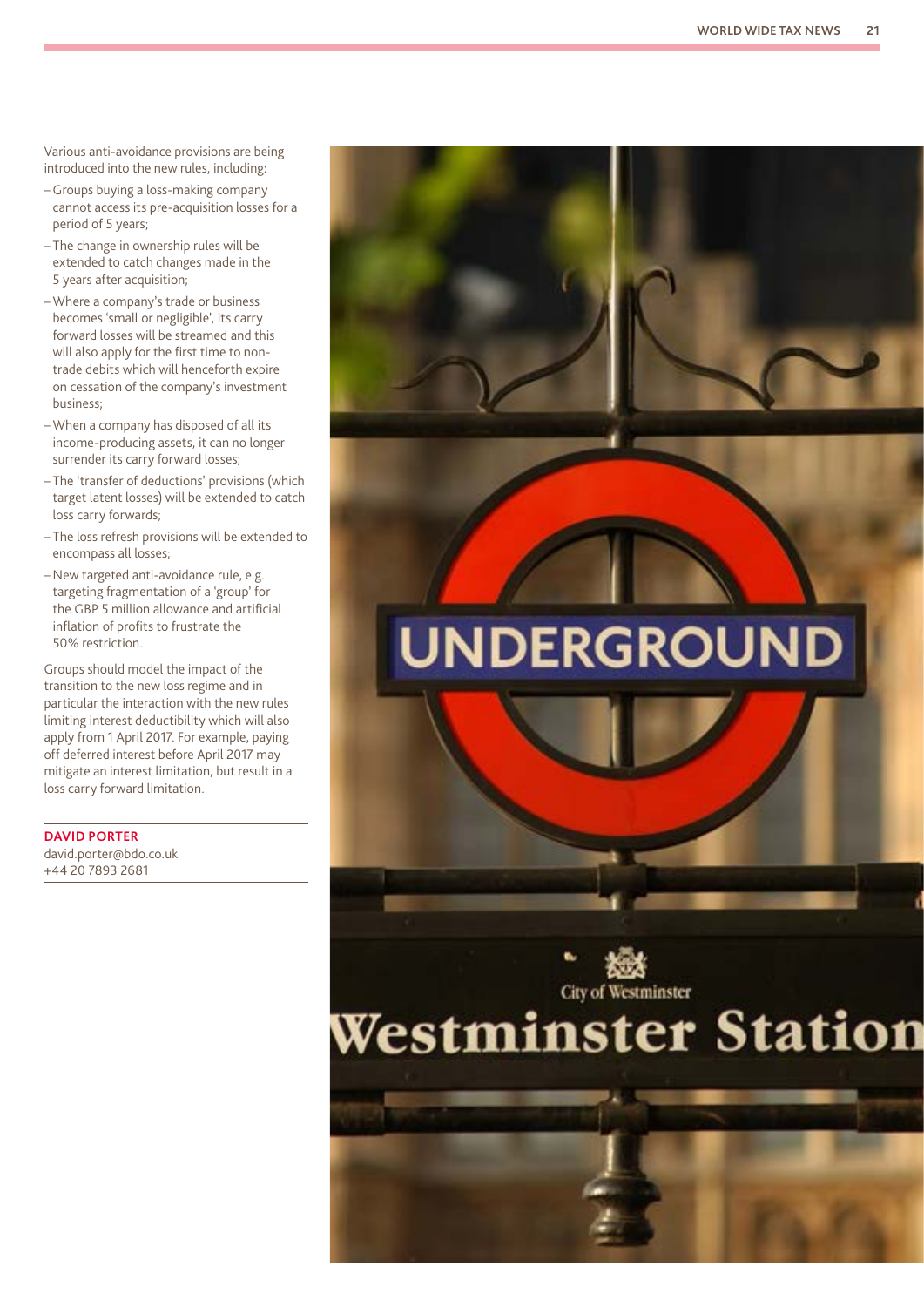## BRAZIL TAX REGULARISATION PROGRAMME (PRT)

**O**n 5 January 2017, the Brazilian Government issued Provisional Measure (MP) no. 766/2017 which allows individuals and legal entities to regularise tax debts due by 30 November 2016. Within this programme, taxpayers will also be allowed to include debts under discussion with the Tax Authorities, both in the administrative and judicial courts.

Taxpayers can elect for PRT within 120 days from the issue of the regulation by the Brazilian Tax Authorities (RFB) and Federal Attorney (PGFN), expected to be in February 2017.

#### **Consequences of PRT**

Participation in the PRT involves:

- An irrevocable and irreversible acknowledgement of the debts;
- An obligation to regularly pay instalments under the Program and also overdue debts after 30 November 2016;
- The inability to include the debts that are part of PRT in any other subsequent financing program;
- Commitment with the FGTS (Severance Pay Fund) obligations.

#### **PRT payment alternatives**

There are various options for regularising the debts, and other differences, depending on who manages the debts – RFB or PGFN – as shown in the tables below.



#### **RFB debts**

| <b>Option</b> | <b>Minimum Initial Cash Payment</b>               | <b>Remaining Balance</b>                                                                         |  |
|---------------|---------------------------------------------------|--------------------------------------------------------------------------------------------------|--|
|               | 20% of the debt paid on making the<br>election    | Offset with net operating losses (NOL) or<br>with other Federal Tax credits managed by<br>$RFB*$ |  |
|               | 24% of the debt paid in 24 monthly<br>instalments | Offset with NOL or with other Federal Tax<br>credits managed by RFB*                             |  |
| 3             | 24% of the debt paid on making the<br>election    | Payment in up to 96 instalments                                                                  |  |
|               | No payment                                        | Payment in up to 120 instalments**                                                               |  |
|               |                                                   |                                                                                                  |  |

The NOL to be utilised are the credits calculated up to 31 December 2015 and filed up to 30 June 2016. NOL credits from the controlling or controlled company, resident in Brazil, can also be used.

#### **PGFN debts**

| <b>Option</b> | Minimum Initial Cash Payment <sub>I</sub> | Remaining Balance                  |
|---------------|-------------------------------------------|------------------------------------|
|               | 20%                                       | Payment in up to 96 instalments    |
|               | No payment                                | Payment in up to 120 instalments** |

#### **Exclusion from PRT**

Taxpayers will be excluded from the PRT and required to pay the total debts, in certain circumstances, including:

- Lack of payment of three consecutive or six alternating instalments;
- Lack of payment of one instalment, if the others were paid;
- Fraud verified by RFB or PGFN;
- Bankruptcy or liquidation of the taxpayer.

The main difference from this programme to the previous ones is that there is no discount on penalties and interest, but on the other hand there is the ability to utilise NOL to offset part of the debts.

#### **HUGO AMANO**

hugo.amano@bdobrazil.com.br +55 11 3848 5880

- If the NOL is not sufficient to offset the total debt, the remaining balance could be paid in up to 60 monthly instalments.
- The amount of each instalment will be increased by Selic interest and determined applying the following percentage on the consolidated debt:
	- Instalment 1 to 12: 0.5%
	- Instalment 13 to 24: 0.6%
	- Instalment 25 to 36: 0.7%
	- Instalment 37 on: remaining balance to be paid in 84 instalments.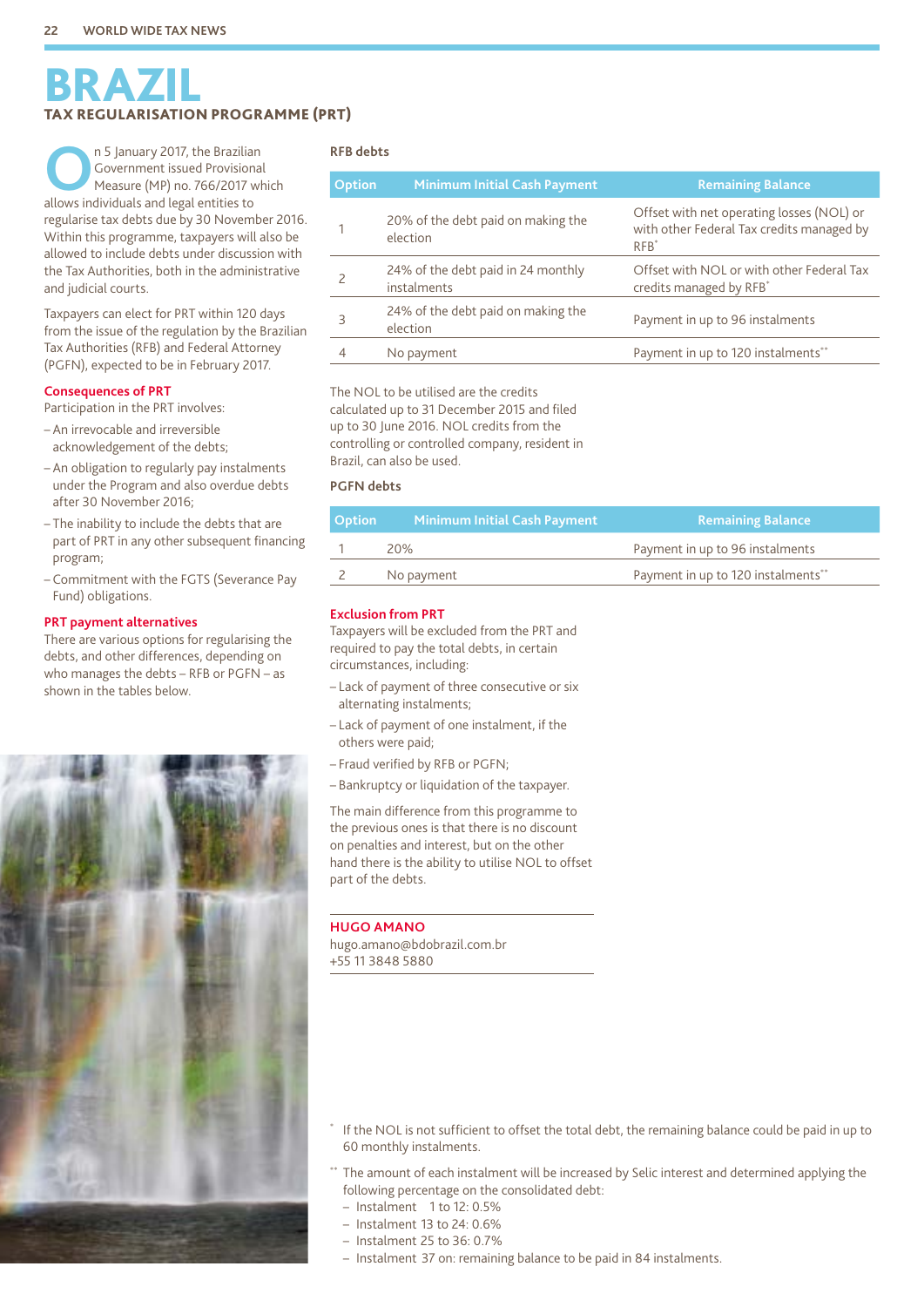## UNITED STATES FOREIGN OWNED DOMESTIC DISREGARDED ENTITIES – FINAL REGULATIONS

#### **Summary**

The Department of the Treasury<br>
('Treasury') and the Internal Revenue<br>
Service (the 'Service') have issued final<br>
regulations under Internal Revenue Code ('IB ('Treasury') and the Internal Revenue regulations under Internal Revenue Code ('IRC') Section 6038A (the 'Final Regulations') in relation to reporting, record maintenance and compliance for domestic disregarded entities wholly owned by a foreign person.

#### **Background**

On 6 May 2016, Treasury and the Service issued proposed regulations that would amend Treasury Regulation §301.7701-2(c) to treat a domestic disregarded entity that is wholly owned by one foreign person as a domestic corporation separate from its owner, for the limited purposes of the reporting and record maintenance requirements (including the associated procedural compliance requirements) under IRC Section 6038A.

The proposed regulations are discussed in more detail in our Tax Alert '*[IRS Proposes](https://www.bdo.com/getattachment/7930f169-81da-4eb0-b1ce-6309c8c9606f/attachment.aspx?Intl-Alert-IRS-Regs.pdf)  [Regulations Requiring New Reporting](https://www.bdo.com/getattachment/7930f169-81da-4eb0-b1ce-6309c8c9606f/attachment.aspx?Intl-Alert-IRS-Regs.pdf)  [Requirements Under Internal Revenue Code](https://www.bdo.com/getattachment/7930f169-81da-4eb0-b1ce-6309c8c9606f/attachment.aspx?Intl-Alert-IRS-Regs.pdf)  [\('IRC'\) Section 6038A for Foreign-Owned](https://www.bdo.com/getattachment/7930f169-81da-4eb0-b1ce-6309c8c9606f/attachment.aspx?Intl-Alert-IRS-Regs.pdf)  [Domestic Disregarded Entities](https://www.bdo.com/getattachment/7930f169-81da-4eb0-b1ce-6309c8c9606f/attachment.aspx?Intl-Alert-IRS-Regs.pdf)*' dated May 2016.

The proposed regulations would have applied to taxable years of the entities described in §301.7701- 2(c)(2)(vi) ending on or after the date that is 12 months after the date of publication of the Treasury decision adopting the proposed rules as final regulations in the Federal Register.

In addition to generally soliciting comments on all aspects of the proposed rules, the preamble to the proposed regulations specifically requested comments on possible alternative methods for reporting a domestic disregarded entity's transactions in cases in which the foreign owner of the domestic disregarded entity already has an obligation to report the income resulting from those transactions – for example, transactions resulting in income effectively connected with the conduct of a United States trade or business. The Final Regulations reflect a limited number of changes by Treasury and the Service to the proposed regulations. These changes are discussed below.

#### **Final Regulations**

First, the Treasury and the Service state in the preamble to the Final Regulations that the generally applicable exceptions to the requirements of Section 6038A should not apply to a domestic disregarded entity that is wholly owned by a foreign person. Accordingly, the proposed regulations provided that the exceptions to the record maintenance requirements in §1.6038A-1(h) and (i) for small corporations and de minimis transactions would not apply to these entities.

However, the proposed regulations did not address the additional exception provided in §1.6038A-2(e)(3), under which a reporting corporation is not required to file Form 5472, Information Return of a 25% Foreign-Owned United States Corporation or a Foreign Corporation Engaged in a United States Trade or Business (Under IRC Sections 6038A and 6038C), with respect to a related foreign corporation when a United States person that controls the related foreign corporation files a Form 5471, Information Return of United States Persons With Respect to Certain Foreign Corporations, containing required information with respect to reportable transactions between the reporting corporation and the related foreign corporation for the taxable year.

Similarly, the proposed regulations did not address the additional exception provided in §1.6038A-2(e)(4), under which a reporting corporation is not required to file Form 5472 with respect to a related foreign corporation that qualifies as a foreign sales corporation for a taxable year for which the foreign sales corporation files Form 1120-FSC, United States Income Tax Return of a Foreign Sales Corporation. Upon final consideration of the proposed regulations, Treasury and the Service have concluded that, consistent with the scope and intent of the proposed regulations, the reporting requirements of the proposed regulations should apply without regard to the exceptions generally applicable under §1.6038A-2(e)(3) and (4). The exceptions in §1.6038A-2(e)(3) and (4) are revised accordingly in the Final Regulations.

Second, to facilitate entities' compliance with the requirements of Section 6038A, including the obligation of reporting corporations to file Form 5472, the Final Regulations provide that these entities have the same taxable year as their foreign owner if the foreign owner has a United States return filing obligation. If the foreign owner has no United States return filing obligation, the Final Regulations provide that the taxable year of these entities is the calendar year unless otherwise provided in forms, instructions, or published guidance.

Third, Treasury and the Service have concluded that for ease of administration, these regulations should apply to taxable years of entities beginning on or after 1 January 2017, and ending on or after 13 December 2017. The proposed regulations would have applied to taxable years ending on or after the date that is 12 months after the date of publication of the final regulations in the Federal Register, without regard to the date on which the taxable year began.

The Final Regulations adopt the proposed regulations as so amended and with certain other minor clarifications.

#### **BDO insights**

The Final Regulations expand the reporting that is required under IRC section 6038A. Please contact a BDO international tax specialist for assistance in reviewing how these rules may impact a Company's reporting requirements.

**SEAN DOKKO** hdokko@bdo.com +1 212 885 7269